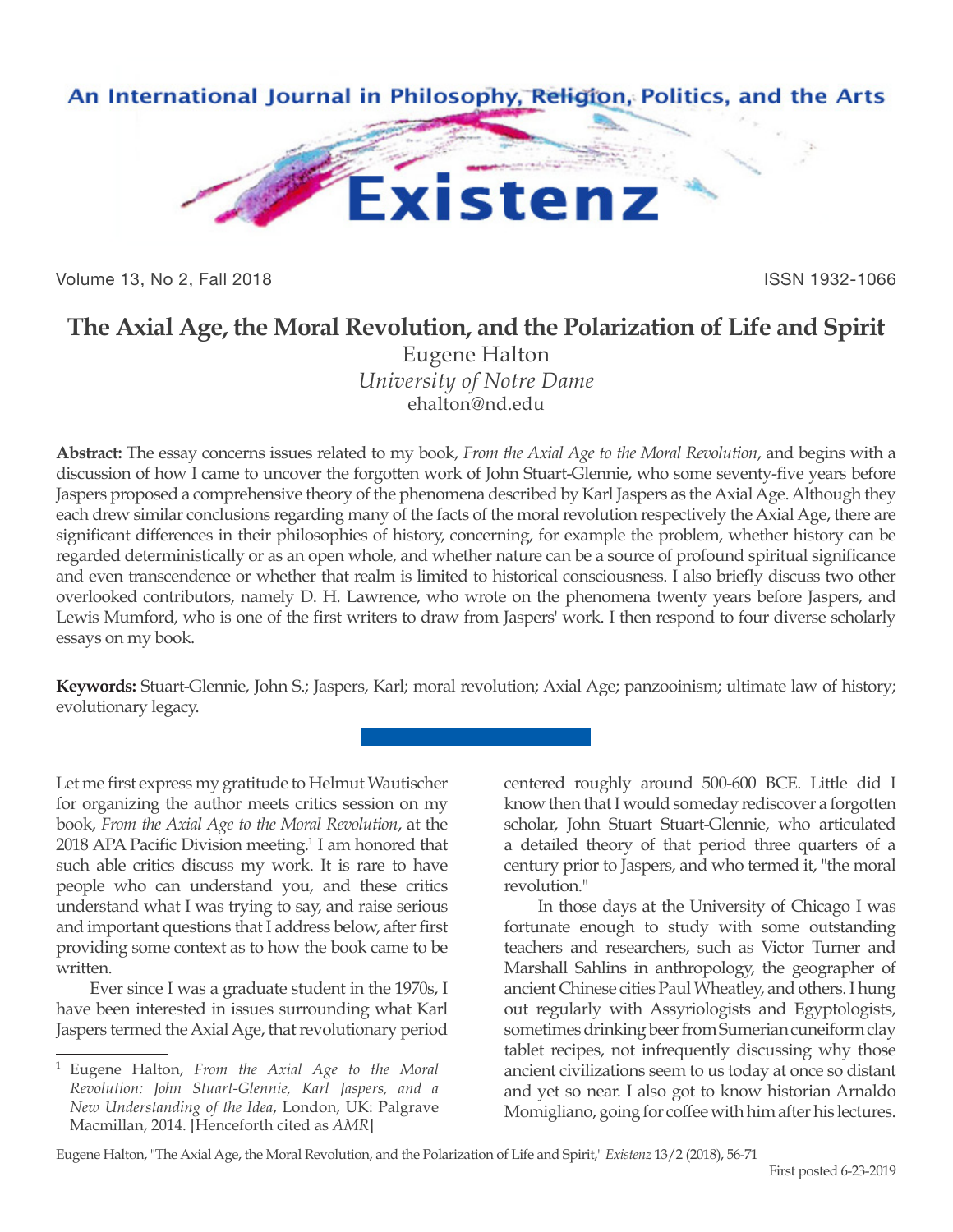He had addressed the idea of the Axial Age favorably in his then recent 1975 book, *Alien Wisdom*: "New models of reality, either mystically or prophetically or rationally apprehended, are propounded as a criticism, and alternative to, the prevailing models. We are in the age of criticism."2

I pursued an interest in the philosophy of Charles Peirce, the founder of pragmatism and semiotics, who I began to see as offering a thoroughly scientific outlook that nonetheless allowed a kind of "semiotic animism," as I called it. I put his insights to use in my research for my first book, *The Meaning of Things*, which is on the meanings of things in people's homes, and it was an influence in my later turn toward conceiving my own account of human development and the evolutionary significance of aboriginal mind; ideas that also involved my interest in the moral revolution respectively the Axial Age.

Peirce's critique of the dominance of nominalism in the modern era, and his proposal for a modified scholastic realism that is scientifically grounded, provided me a basis for a critique of modern culture, which I have developed earlier in *Meaning and Modernity*. 3 Pragmatism offers a philosophy of communicative sociality continuous with nature, and, together with Peirce's doctrine of "critical commonsensism," an outlook open to the tempered instinctive and emotional resources available for human conduct and their relation to critical rational capacities. It is not confined to the Kant-influenced nominalist divide between nature and culture that is characteristic of some of the key founding figures in sociology, such as Max Weber, Georg Simmel, or Emile Durkheim.

Even in this intellectually inspiring environment in Chicago there was seemingly no place on the academic map for Lewis Mumford, whose work I had become interested in. Despite this, my interest in Mumford's work continued to grow; I also had correspondence and meetings with him in the 1980s. In his writings Mumford spoke to my soul. He was someone who wrote clearly and eloquently and profoundly about a huge range of issues, and who was unconstrained by artificial academic boundaries. He addressed matters

of broad scope with critical understanding, humanistic warmth, and an evolutionary and ecological sensibility. The humane qualities were what I also found appealing in Jaspers' work on the Axial Age. Both thinkers sought a broad understanding of what Mumford called "the 'fibrous structure' of human history,"<sup>4</sup> where the past remains embedded, even if, at times, obscured. And both sought to put their ideas in the context of history with the intent to address present and future concerns. As Jaspers says in the "Foreword" to *The Origin and Goal of History*, "The aim of this book is to assist in heightening our awareness of the present."5

For years in the late 1980s and 1990s I included in my sociological theory graduate seminars side by side selections from Jaspers and Mumford on the Axial Age, though neither author was part of the sociology canon, as I believed that they addressed large questions of the past and its potential influence on the present. I never believed in the disciplinary limits of the sociological canon anyway. Nor did I believe in the tendency to be found among scholars of the Axial Age to celebrate it as a triumph of the human spirit in a non-critical manner. Already by 1995 in my book, *Bereft of Reason*, I had noted that, despite its benefits, the costs of the greater reflective and ascetic outlook of the axial age amounted to a devaluation of the life process itself as a spiritual source:

A new kind of human and civilizational structure emerged from this period, in which the personality could be enhanced through ascetic discipline. Yet it might be said that the cost of this transformation was a devaluing of the life process itself. The ascetic attitude harnessed life-energies and put them to its services, but this harnessing or repressing effort, the raising of spirit over flesh, unnecessarily polarized life and spirit. Should we be entering a "World-Age of Adjustment," as Scheler envisioned, it would be an age that could draw from the invaluable positive legacy of the axial age, while internally reuniting life and spirit as living spirit, and that would externally manifest as a civilization centered in organic potential, limitation, and purpose...Incarnate mind, not ethereal spirit, would be its source and goal…In the fallible big picture I am suggesting, critical consciousness, which

<sup>2</sup> Arnoldo Momigliano, *Alien Wisdom: The Limits of Hellenization*, Cambridge, MA: Cambridge University Press 1975, p. 9.

<sup>3</sup> Eugene Rochberg-Halton, *Meaning and Modernity: Social Theory in the Pragmatic Attitude*, Chicago, IL: University of Chicago Press, 1986.

<sup>4</sup> Lewis Mumford, *The Transformations of Man*, New York, NY: Harper and Brothers 1956, p. 191. [Henceforth cited as *TM*]

<sup>5</sup> Karl Jaspers, *The Origin and Goal of History*, transl. Michael Bullock, New Haven, CT: Yale University Press 1953, p. V. [Henceforth cited as *OGH*]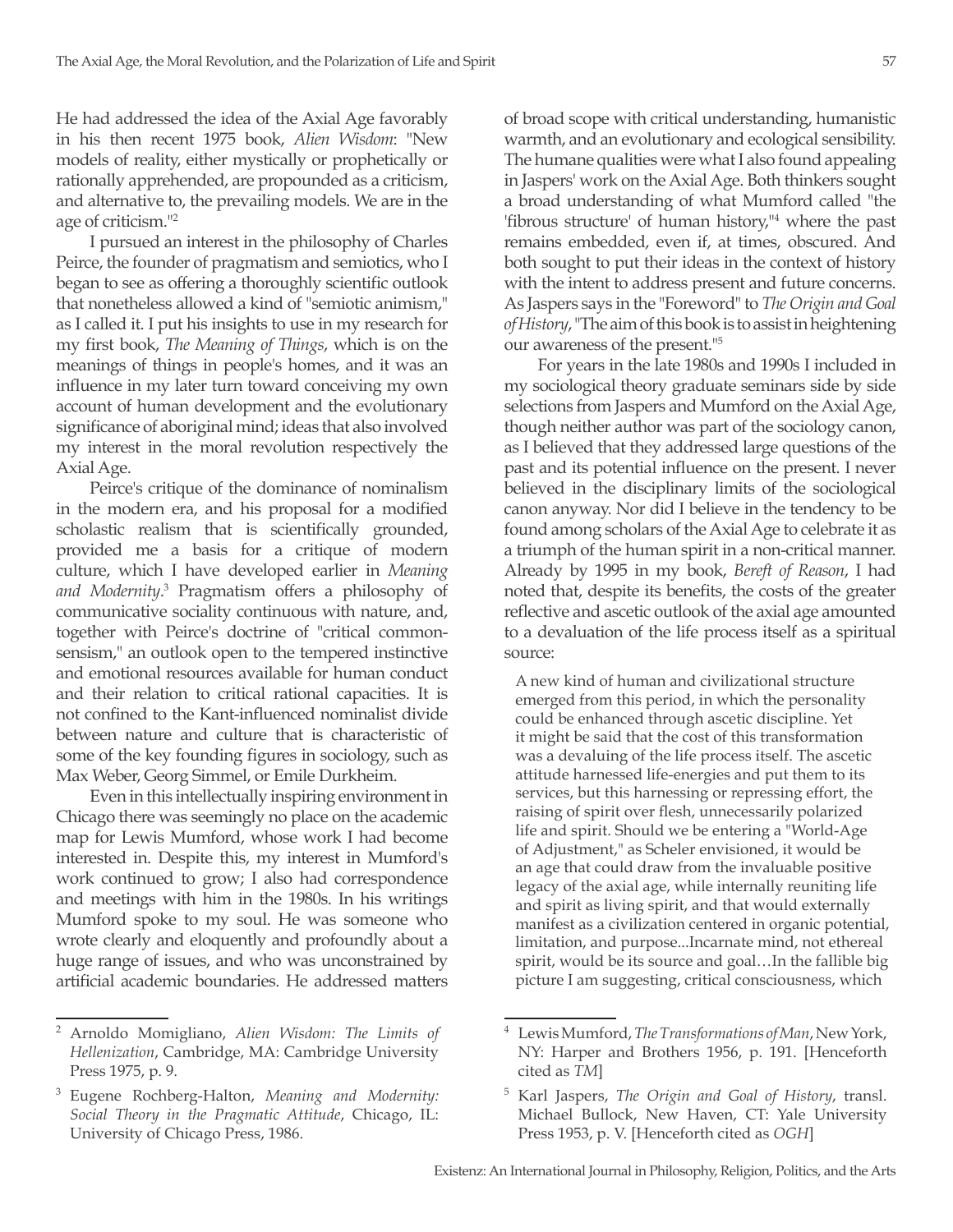it was the virtual task of the modern era to cultivate and perhaps the axial age up to the present—is fused with those deeper, tempered forms of reasonableness, the biosemeiotic capacities through which we became human in the first place.<sup>6</sup>

In Mumford's chapter titled "Axial Man," from his 1956 book, *The Transformations of Man*, he agrees with Jaspers in the second paragraph that this development marked a "real turning point of human history," yet he also notes, "this change of direction was noted early in the present century by J. Stuart Glennie" [*sic*, *TM* 71]. Mumford was the only writer to observe that Stuart-Glennie had preceded Jaspers by many decades, yet even Mumford did not take the time to discuss Stuart-Glennie's work in any depth. So I was aware of Stuart-Glennie's name from way back, but it took me to about 2008-2009 to plunge into reading systematically his original works. As I began to realize how he had provided a fully fleshed-out theoretical account in 1873, embedded within a broad philosophy of history and consciousness, only to be forgotten after he died in 1910, I took it upon myself to resurrect his work.

All the commentators of the Axial Age to that point had known of Jaspers. None, including Jaspers, had known of Stuart-Glennie except Mumford. Robert Bellah's 2011 magnum opus, *Religion in Human Evolution*, 7 draws heavily from Jaspers, yet Bellah had not even heard of Stuart-Glennie until I informed him in 2013. Similarly, Bellah and Hans Joas edited a book in 2012, *The Axial Age and its Consequences*, 8 containing numerous contributors from a variety of disciplines. Yet there is no discussion of Stuart-Glennie, but only a brief quotation from his work in a footnote to the bibliography. Also Joas had not previously heard of Stuart-Glennie until I informed him in November 2009 during a talk he gave at my university on, "The Axial Age Debate as Religious Discourse," which explains how the quotation made it at least into the bibliography footnote. But still there was no discussion there, or by

Shmuel Eisenstadt, who had written for decades on the Axial Age.

In trying to make Stuart-Glennie's original ideas known, one of the facets of the project that stood out for me was how closely many of Stuart-Glennie and Jaspers' characterizations of the phenomena were, thereby almost providing a kind of independent verification of the idea. I did want to show the nuances of their differences as best I could, but the fact that many of their observations closely overlap was interesting in itself for me. This is especially so given that Jaspers' own philosophic outlook involves a view of reason as transcendence, and an uneasy tension between the poles of religion and secularism, neither of which by themselves are adequate to do justice to the openness of transcendence. Stuart-Glennie was a socialist, an empirical folklorist, and an Aberdeen philosopher who sought a naturalistic account of history and mind. Despite those two very different starting points they arrived at similar conclusions on many of the aspects of the moral revolution or Axial Age. Of course there are also significant differences between the two philosophers, perhaps this shows most notably in Jaspers' denial that nature can be a source of profound spiritual significance and even transcendence: "We see the vast territories of Northern Asia, Africa, and America, which were inhabited by men but saw the birth of nothing of importance to the history of spirit" (*OGH* 22).

An important idea of Stuart-Glennie's that emerged for me in writing the book was his concept of panzooinism, of that outlook characteristic of the aboriginal and early civilizational mind as being oriented by the livingness of things. He also called it "Naturianism." Stuart-Glennie's critique of E. B. Tylor's conception of animism only two years after Tylor published his 1871 book, *Primitive Culture*, and his proposal of panzooinism as an alternative for it, struck me as another lost idea of Stuart-Glennie worth retrieving. It connected not only to my work on what I have termed "animate mind," but also to my earlier work on *The Meaning of Things*. There I developed an outlook I called "critical animism," in order to draw attention to how objects could be imbued with meaning, not simply by a spirit from without, as in Tylor's sense of animism, but as real sign components of the self, semiotically and relationally conceived.

One of the fortuitous findings I also made while writing the book was the realization that, twenty years prior to Jaspers, D. H. Lawrence also addressed the

<sup>6</sup> Eugene Halton, *Bereft of Reason: On the Decline of Social Thought and Prospects for its Renewal*, Chicago, IL: University of Chicago Press 1995, pp. 56, 276.

<sup>7</sup> Robert N. Bellah, *Religion in Human Evolution: From the Paleolithic to the Axial Age*, Cambridge, MA: The Belknap Press of Harvard University Press 2011, pp. xviii-xvix. [Henceforth cited as *RHE*]

<sup>8</sup> Robert N. Bellah and Hans Joas, eds., *The Axial Age and Its Consequences*, Cambridge, MA: The Belknap Press/Harvard University Press, 2012.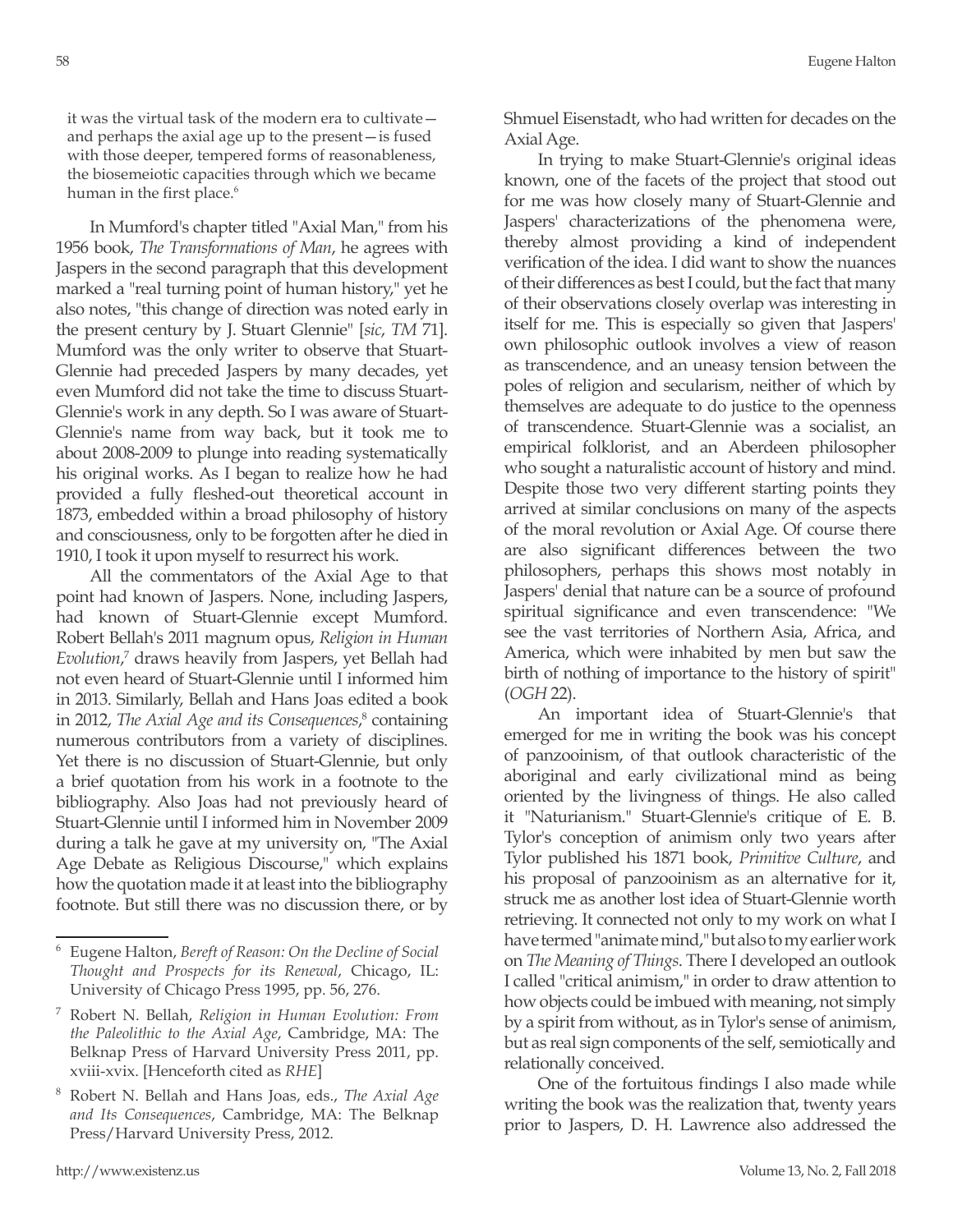phenomena, in ways that connect to today's discussions on a range of issues including rationalization and what I have termed elsewhere "sustainable wisdom."9 Stuart-Glennie and Lawrence also address issues that relate to current discussions of the new animism, which builds upon a relational ontology that easily connects to Peirce's semiotic animism.

Although my primary purpose was to make Stuart-Glennie's ideas known, I felt that it was important to make these other overlooked contributors, Lawrence and Mumford, known as well. The great irony was that both were world-renowned authors, yet were being ignored in the scholarly discourse on the moral revolution and the Axial Age. Their perspectives enrich the scholarly field, even though both of them as well as Stuart-Glennie have their own limitations. Lawrence may have written far less on the moral revolution and Axial Age than Jaspers, Stuart-Glennie, or Mumford, but his insights represent the most radical challenge to interpretations of its meaning. Lawrence saw it as a tragic cleaving from cosmos, a devaluing of "the primal way of consciousness," of the "affirmative mind," by an overweening elevation of "the questioning method of consciousness."10 Almost ninety years ago he had already raised questions of profound significance for our unsustainable civilization today, this holds true even if one does not agree with his answers. I also introduced a fourth perspective in the last chapter, namely my own view of history as a paradoxical progressive contraction of mind, though I kept its discussion limited. In part I used it there to illustrate how ideas discussed earlier could be put to use in a different model.

Recently I reread an 1876 work by Stuart-Glennie, and came across a wonderfully succinct sentence that goes to the heart of the differences between Stuart-Glennie and Jaspers' stances: "the Civilisations prior to the Sixth Century B.C. were chiefly determined by the Powers and Aspects of Nature, and those posterior thereto by the Activities and Myths of Mind."11 Whether one accepts the powers of nature as elements of the history of spirit which continue as such, as Stuart-Glennie does or whether one denies them spiritual significance, as Jaspers does, marks a formidable gap within which much more remains to be said. I turn now to respond to my critics.

## **Stuart-Glennie's Ultimate Law of History and Jaspers' History as an Open Whole**

Victor Lidz raises a number of significant points of comparison between Stuart-Glennie and Jaspers, most basic of which might be their contrasting approaches to history, but also ways in which their understandings of the moral revolution converge and diverge. He claims that ultimately Jaspers' theory may be a richer model to build on. Stuart-Glennie's three-stage outline of history, which moves from the panzoonist through the moral revolution to a modern scientific humanism, is deterministic in claiming a final stage of history. I agree with Lidz that it marks a stark contrast with Jaspers' rejection of an "exclusive total outline of history" and that Jaspers' non-deterministic approach allows more malleability. Put in Jaspers' words: "The totality of history is an open whole" (*OGH* 268).

Jaspers remained open to the idea of reason motivating breakthroughs in history, which could not be determined in advance. He also wrote *The Origin and Goal of History* in the postwar period, where the German National Socialist totalitarian ideology and its understanding of history had been defeated, while the totalitarian Soviet Communist comprehension of history remained in power. These dehumanized models illustrated the dangers of totalizing history, the malignant outcomes of the benign Enlightenment hopes for progress, including those of Stuart-Glennie. And on this point I tend to agree with Lidz's criticism that Jaspers' model is broader in allowing more variation to the different strands of axial civilizations in historical development; yet Stuart-Glennie differentiates East Asia from the West in one significant way, which Jaspers does not. Still, there are ideas within Stuart-Glennie's model of history that remain significant in providing alternative perspectives, and that also reveal serious shortcomings in Jaspers' philosophy of history too.

Lidz views Stuart-Glennie's philosophy of history as an updated version of Comtean positivism, to which

<sup>9</sup> Eugene Halton, "Indigenous Bodies, Civilized Selves, and the Escape from the Earth," in *Indigenous Sustainable Wisdom: First-Nation Know-How for Global Flourishing*, eds. Darcia Narvaez, Four Arrows, Eugene Halton, Brian Collier, and Georges Enderle, New York, NY: Peter Lang Publishing 2019, pp. 47-73. [Henceforth cited as *IB*]

<sup>10</sup> David Herbert Lawrence, *Apocalypse*, New York, NY: Viking Press 1982, p. 164.

<sup>11</sup> John Stuart-Glennie, *The Modern Revolution, Proemia 1:* 

*Pilgrim Memories*, London, UK: Longmans, Green, and Co. 1876, p. 479.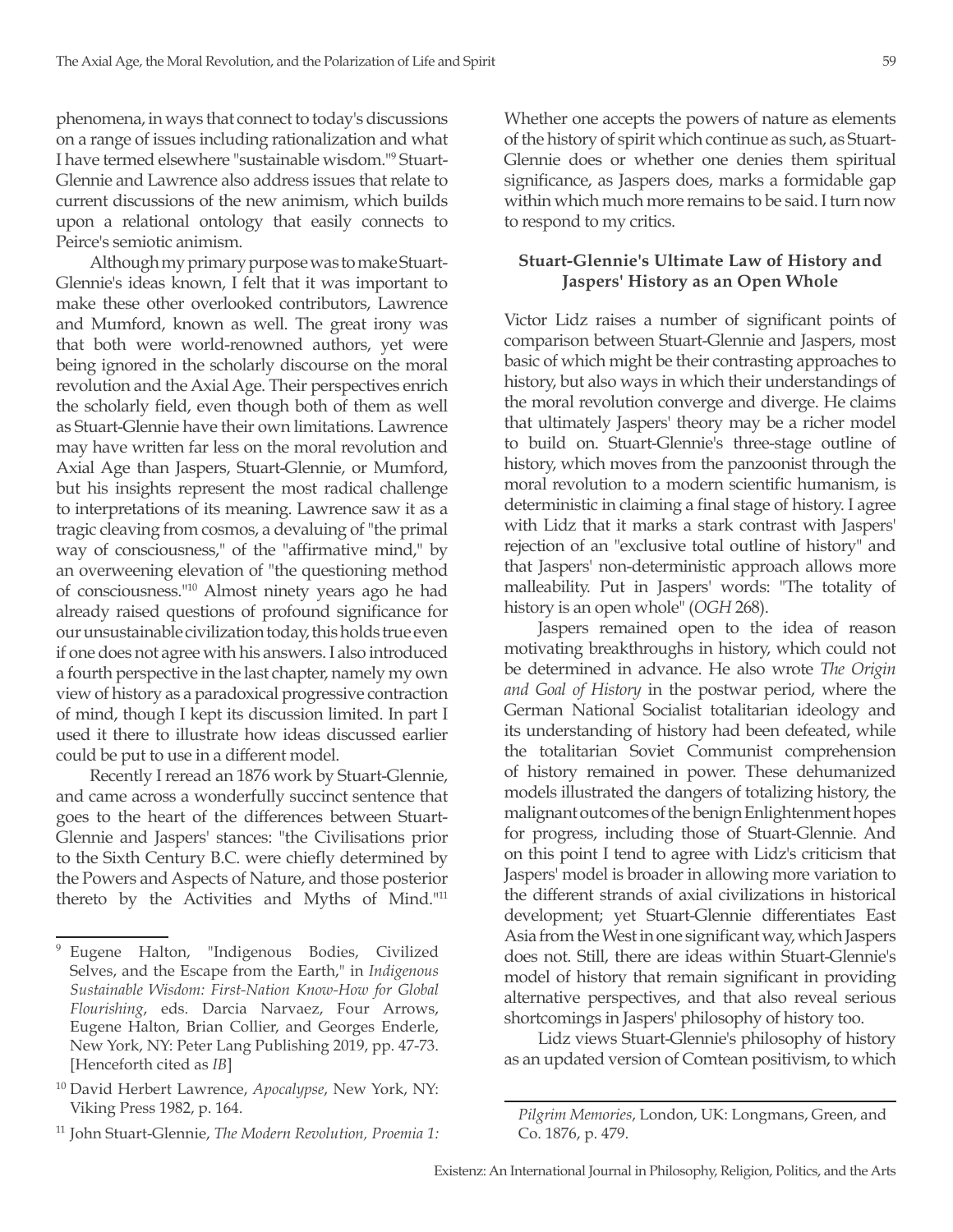evolutionary elements from Darwin and Spencer are added, and notes the influence of G. W. F. Hegel and Auguste Comte in Stuart-Glennie's attempt to found an Ultimate Law of History through "a conception of mutual determination of idealistic and material factors, and of causation and change."12 I agree with Lidz's characterization, and also with his criticism that Stuart-Glennie did not adequately explain his theory of a presumed continuity between matter and mind. However, Stuart-Glennie's first stage of history radically differs from the Comtean one. Comte characterized his first stage as "the theological, or fictitious," and posited a progression through the next two stages to true, positive science. Stuart-Glennie's end-stage of development may share similarities to Comte's ideas, however his first stage of panzooinism is characterized as being about true intuitions shrouded in false conceptions. Thus he allows human nature to have a formative connection to true ideas, which the course of human development would clarify through true conceptions of modern science. At this juncture let me suggest another influence.

As a young man of twenty-one Stuart-Glennie had met and traveled with the well-known philosopher John Stuart-Mill, whose middle name was given to him by his father, philosopher James Mill, to honor Stuart-Glennie's grandfather, Sir John Stuart. Mill said of Stuart-Glennie that he was, "a young man of, I think, considerable promise, who occupies himself very earnestly with the higher philosophical problems on the basis of positive science."13 Mill approved of Stuart-Glennie's interests in positive science and history, and also influenced his conception of humanitarianism, which became a key element of his third phase of history.

I suspect there was another influence, for which I have not yet found evidence, namely that of Scottish common sense realism, which had early connections to Aberdeen, for example, through Thomas Reid. I am only speculating here, but perhaps there could have been an indirect cultural influence occurring rather than one being exerted directly through works. Scottish common sensists held that there are indubitable ideas which, as Reid put it: "which the constitution of our nature leads us to believe, and which we are under a necessity to take for granted in the common concerns of life, without being able to give a reason for them."14 The common sensist philosophy thus allows that there could be true intuitions of nature, the basis of Stuart-Glennie's panzooinism, without being able to give reasons for them, this could be transposed into Stuart-Glennie's terms as: without being able to adequately conceptualize them.

I agree with Lidz's criticism that, although while mentioning East Asia as part of the moral revolution, nonetheless Stuart-Glennie tends to neglect later developments of East Asia. There may be more that he had addressed which might not yet have been uncovered, but the point is fair: Stuart-Glennie tended to concentrate more on Western Asia, Egypt, Europe, and the West. And he did not employ the approach of divergent strands that Jaspers did, and neither did he elaborate the implications for varied institutional manifestations in the different civilizations toward which Max Weber's studies have drawn attention.

It seems to me that Stuart-Glennie sacrificed the nuanced details of divergence, in order to draw a broad schematic outline that is more distanced regarding the specific cases. One question concerning Weber I have is: taking into account his specific studies of the different world religions, could he allow himself to adopt at all the overarching Axial Age concept in Jaspers terms, let alone Stuart-Glennie's approach?

Lidz also notes that Jaspers had access to scholarship that was not available to Stuart-Glennie, an observation with which I agree, although Stuart-Glennie, as a folklorist and philologist, had access to ethnographic and philological scholarship, including Egyptology, to which Jaspers did not avail himself. So there seems to me an interesting situation with respect to the source materials that each of them might have used.

Stuart-Glennie makes an important distinction between East and West that Jaspers did not make. He

<sup>12</sup> Victor Lidz, "Context and Meaning of the Axial Age Concept: Comparing the Formulations of John Stuart-Glennie and Karl Jaspers," *Existenz* 13/2 (Fall 2018), 72-77, here p. 73.

<sup>&</sup>lt;sup>13</sup> John Stuart Mill, "The Later Letters of John Stuart Mill 1849-1873 Part II," in *The Collected Works of John Stuart Mill, Volume XV*, eds. Francis E. Mineka and Dwight N. Lindley, Toronto, CAN: University of Toronto Press, London, UK: Routledge and Kegan Paul, 1972. Accessed 3/10/2019, https://oll.libertyfund.org/ titles/252.

<sup>&</sup>lt;sup>14</sup> Nicholas Wolterstorff, "Reid on Common Sense," in *The Cambridge Companion to Thomas Reid*, eds. Terence Cuneo and René van Woudenberg, Cambridge, UK: Cambridge University Press 2004, pp. 77-100, here p 85.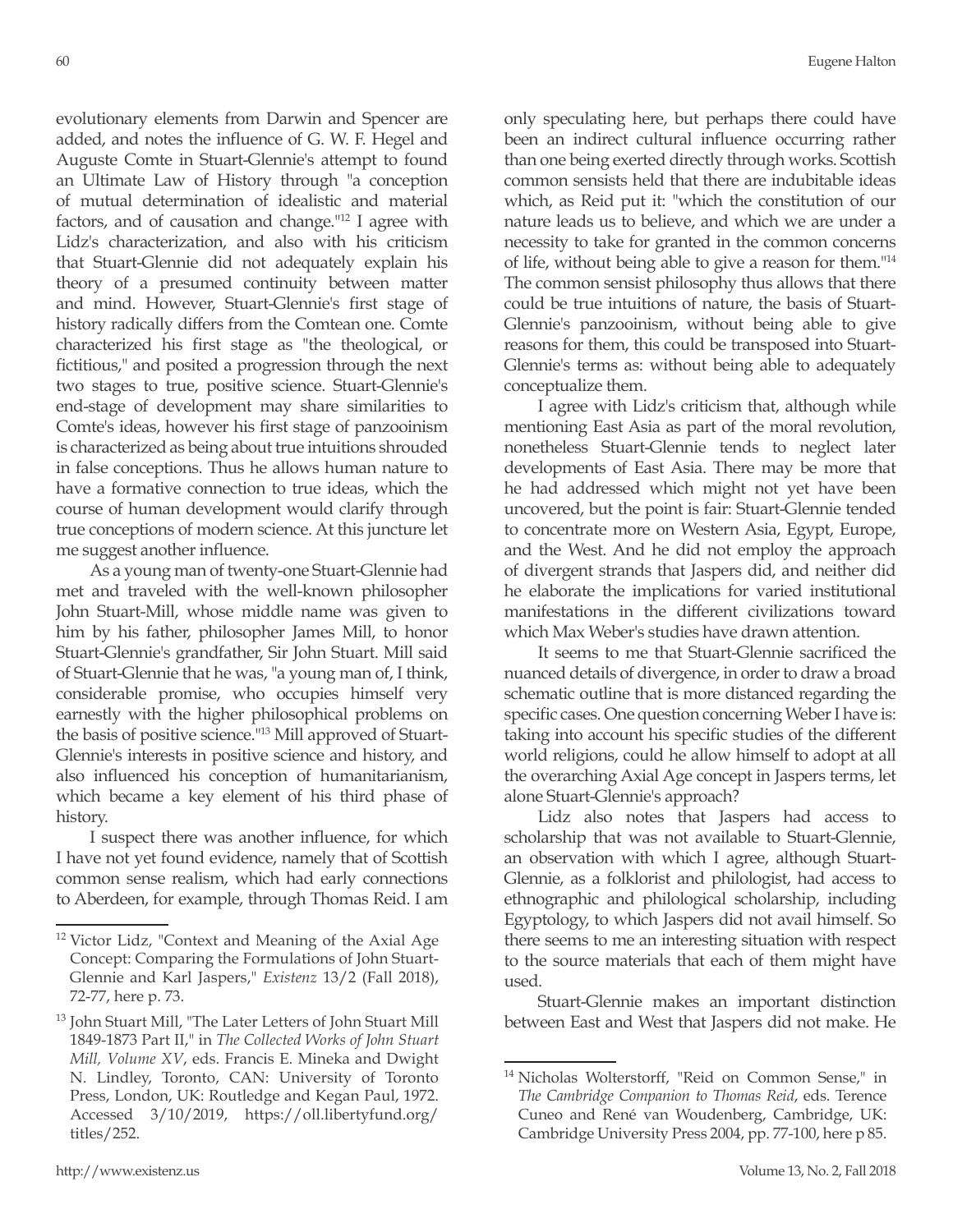claims that in the moral revolution East Asia preserves more of panzooinism in its new ideas than did the West. Animism is, in its original formulation by Tylor, the idea that spirit inhabits things from without. Stuart-Glennie criticized Tylor's original formulation as missing the centrality of the inherent powers or properties of things as signifying livingness worthy of deserving attention. He argued that Aboriginal and early civilizational religious beliefs and outlook were panzooinist in this sense, that is, motivated by the belief in the livingness of things as providing clues for human living. He repeatedly claimed eastern Asia retained a greater panzooinism (or, as he sometimes termed it, panzoism), distinguishing the religions of eastern Asia from the West:

The new religions of Farther Asia, though, so far, like the new religions of Hither Asia and Europe, that they were religions of conscience rather than, like those of which they took the place, religions of custom, were yet clearly distinguishable from the western religions in retaining the fundamental conception of panzoism, the conception of immanence of power in nature itself, and were, therefore, still esoterically pantheistic and atheistic. But the new religions of Western Asia and of Europe,—Judaism, half a millennium later, Christianism, and, after another half millennium, Islamism,—were, on the contrary, for the first time supernatural religions, not in their popular forms only, but in their essential principle, the conception, not of a power immanent in, but of a creator independent of, nature.15

Thus Stuart-Glennie drew a contrast between eastern philosophies and religions that inherently admit the significance of nature more than the West. He also described the implications of early Persian incursions into India, yet again, as Lidz claimed, Stuart-Glennie does not engage the later developments of Eastern civilizations.

Of particular interest is first, that Stuart-Glennie's model of religion and history originates out of perceptive relations to habitat. Reason, for Stuart-Glennie, originates out of the human relations to the natural world. Jaspers cannot permit that; he makes a nominalistic distinction between nature and Reason consistent with neo-Kantian thinking, and similar to Max Weber's understanding, that denies generality to nature. Second, Stuart-Glennie's model of the moral revolution calls attention to the differentiation of objective and subjective as a developmentally purposive dialectic, a transitional phase, marked especially in the cultural tensions of naturalism and supernaturalism, science and religion, that is immanent in "the Greco-Judean religion of Christianism." And third, it claims a telos in history involving realignment with nature. Stuart-Glennie, despite the fact that there are shortcomings in his philosophy, establishes in his first phase of naturianism or panzooinism connections between the development of consciousness and nature that have profound implications today, as the emergent consequences of the Anthropocene unfold.

Mumford, D. H. Lawrence, and my philosophy of history that holds a progress in precision, paradoxically counteracted by a regression of mind—arguably a progressive contraction of mind—all allow for nature being seen as an element in historical development without being deterministic. All three models allow a *telos* to history and take a critical view of history and civilization, using standards of human nature and sustainability, as well as societal well-being. All three models view the current trajectory, if unchanged, as leading to catastrophe.

Lidz criticizes Stuart-Glennie's treatment of an emergent third era of human history as too narrowly focused on the scientific and technical frameworks, at the expense of other dimensions of contemporary culture, including the religious, moral, and artistic, and many social institutions. He says that I follow Stuart-Glennie's over-focus on the mechanico-centric mind, but that is my term, not Stuart-Glennie's, and I criticize that mind precisely for being pathologically restrictive, a contraction from the fullness of evolved mind. Stuart-Glennie, in contrast to me, endorses the future triumph of science in the form of a resolution of the subjective-objective dialectic of history. As he stated in 1901: "Would not such a view so transform all our ideas of nature and of life as to create a new ideal, a new religion, and a new art no more opposed to, but inspired by, science?" [*HID* 462]

In keeping science as the pivot, Stuart-Glennie's statement supports Lidz's criticism that he had understated other dimensions of modern culture, while also assuming that modern science was free from its own ideological limitations. In various places describing the moral revolution, Stuart-Glennie draws attention to the significance of lyric poetry: "As an era of *moral* revolution this century [sixth century BCE] is

<sup>15</sup> John Stuart-Glennie. "The Law of Historical Intellectual Development," *The International Quarterly* 3 (January-June 1901), 444-463, here pp. 457-8. Hathi Trust access https://hdl.handle.net/2027/mdp.39015063515335 [Henceforth cited as *HID*]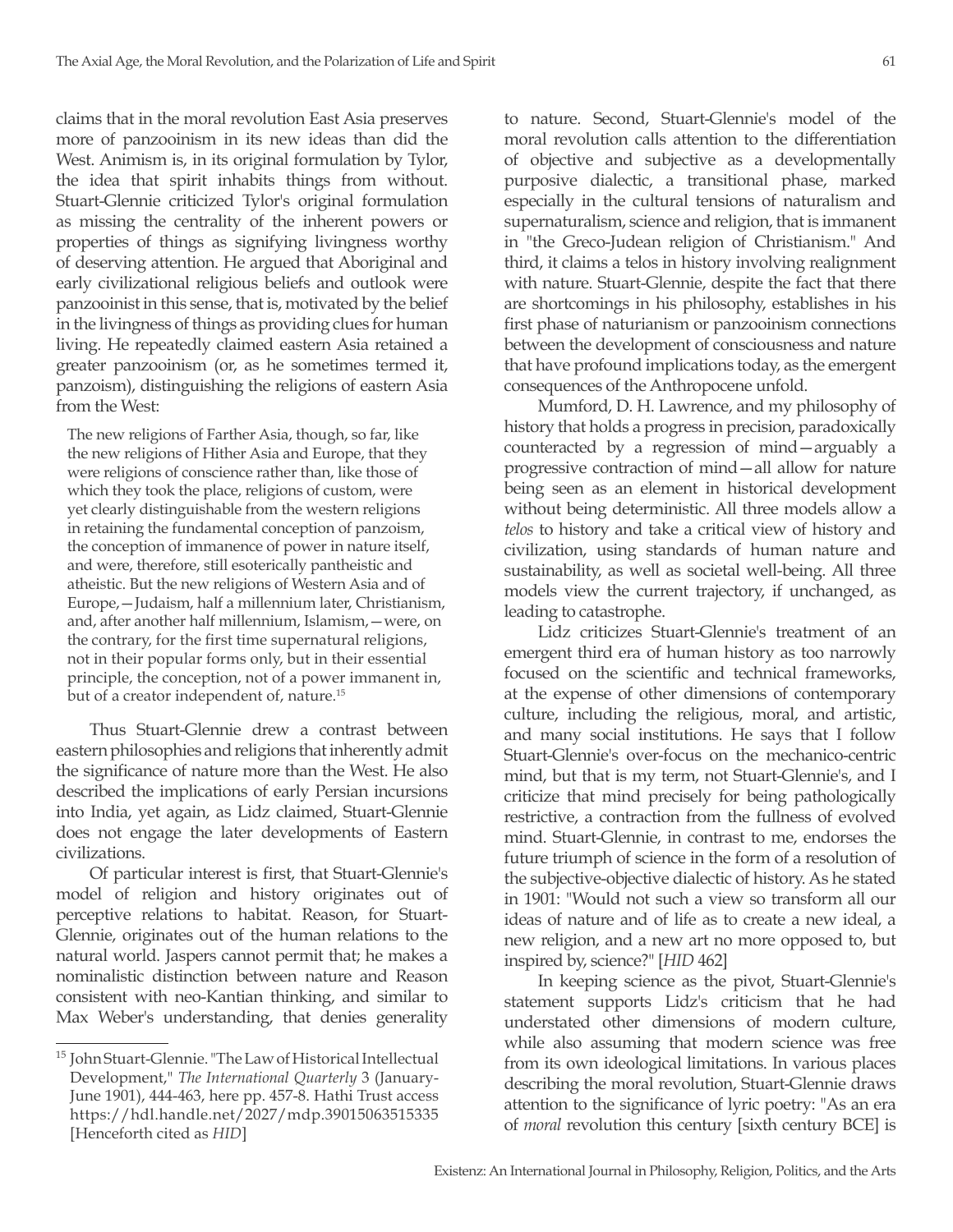distinguished by a great change in the spirit of poesy, which is now lyric and subjective, rather than epic and objective; but chiefly it is marked by the origin of great new religious movements."16 But he seemed not to accord the same significance to modern art. For example, the Czech novelist Milan Kundera claimed that the novel was the most important invention of modern culture, opening up whole new interior spaces of the imagination, in works such as Miguel de Cervantes' *Don Quixote*. If a greater interiority marked the moral revolution and the Axial Age, the question becomes why not note the new interiority introduced in the modern era?

I have to disagree with Lidz that I do not emphasize other dimensions of modern culture in my criticism of the mechanico-centric mentality. I did not give much space to my philosophy of history in the book, but I have developed it elsewhere, $17$  as well as to my critique of modern culture in my aforementioned book, *Meaning and Modernity*, in which I frame modernity as a nominalist culture. There I draw from figures such as Mumford and Peirce, as well as from novelists such as Herman Melville, Thomas Mann, and Doris Lessing, additionally from the two Viennese fantastic realist painters Fritz Janschka and Ernst Fuchs, from the composer George Rochberg, and from further artists. All found ways out of the cul-de-sac of Cartesian modernism that dominated many modern art forms. Upholding unrelenting doubt, the jettisoning of the past and its traditions, though initially liberating in the arts, did not lead ultimately to an immediate certainty or sustainable artistic liberty or to the thing in itself, but led to the blank canvas of Kazimir Malevich, and to composer John Cage's composition "4:33," which consists of silence, all of which ultimately led to the oxymoron of "conceptual art."

The ethos of Cartesian modernism led ultimately

to abstract nullity. It led to Melville's Captain Ahab, the pure isolate subject that is compelled to break through to the pure object beyond all mediated relations, to the white whale, "the phantom of life" itself. Ahab achieved that ultimate unmediated fusion with the object, tragically, in being literally bound by his harpoon line to Moby Dick in death, in rational madness: a diabolic misdirection of that long subject-object differentiation trajectory. In contrast to this, expressive freedom, a guiding idea of modernism, could be found through reengagement with the past and its traditions, bringing them to bear on the present.

And in my book under discussion here I made the discovery that novelist D. H. Lawrence also described the phenomena of the moral revolution (Axial Age) in profound and tragic terms, and he saw the rise of reflective intelligence as being excessive, and as a separation from the cosmos that prefigured the even more heightened rationalization of the modern era. Let me make a bold claim at this juncture: this lover and husband of a von Richtofen sister, D. H. Lawrence, saw even deeper into the tragic implications of the legacy of the Axial Age and of modern rationalization than the two brothers Max and Alfred Weber who at different periods were lovers of the other von Richtofen sister.

### **Evolutionary Legacy as Historical Consciousness**

Christopher Peet sympathetically describes my attempt to introduce new figures into the field of axial scholarship, as well as my efforts to incorporate an evolutionary account, especially so in my concluding chapter. He asks how this embodied past can act as a potential resource. The attention, for example, I have given to prolonged neoteny in humans—the developmental retention of juvenile traits into adulthood—and the greater plasticity in behavior this affords, in his opinion can ironically support an argument going counter to my claims.

The combined facts that a majority of humans now live in urban environments and also seem capable of easily inhabiting digital environments supports the idea, in Peet's view, that humans have achieved "a technologically enabled transcendence of the natural and the biological realm."18 I question whether

<sup>16</sup> John S. Stuart-Glennie, *Pilgrim-Memories; or, Travel and Discussion in the Birth-Countries of Christianity, with the late Henry Thomas Buckle*, New York, NY: D. Appleton & Co. 1875, p. 475. Hathi Trust access https://hdl. handle.net/2027/hvd.32044091628248. [Henceforth cited as *PM*]

 $17$  Eugene Halton, "From the Emergent Drama of Interpretation to Enscreenment," in *Ancestral Landscapes in Human Evolution: Culture, Childrearing and Social Wellbeing*, eds. Darcia Narvaez, Kristin Valentino, Agustin Fuentes, James J. McKenna, and Peter Gray, New York, NY: Oxford University Press 2014, pp. 307-30.

<sup>&</sup>lt;sup>18</sup> Christopher Peet, "Reflections on Axiality: Evolutionary Legacy or Historical Consciousness?," *Existenz* 13/2 (Fall 2018), 78-85, here p. 81. [Henceforth cited as *CP*]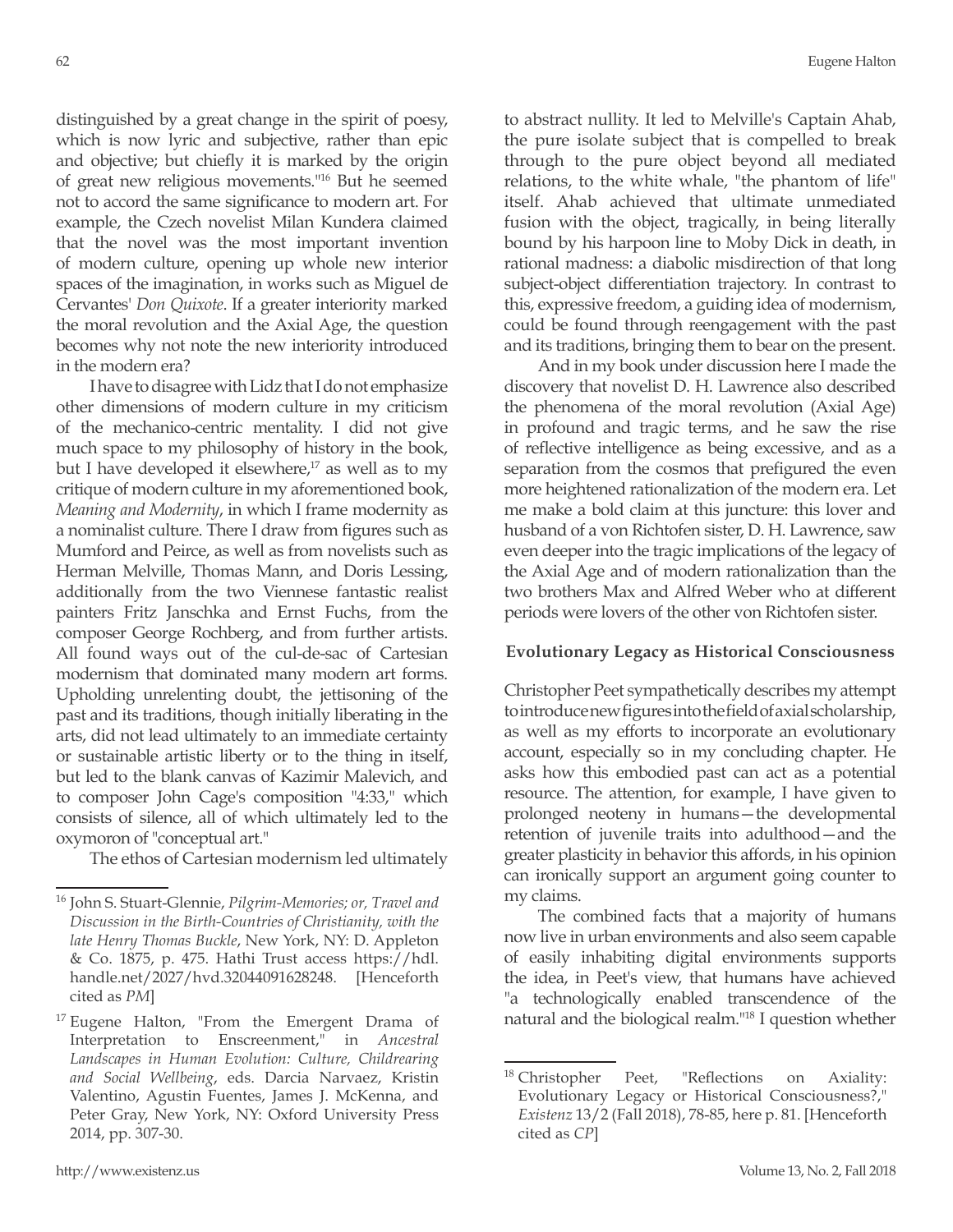unsustainable living really can be called transcendence, as by analogy it appears to be something more like the exhilaration after jumping off a cliff while thinking that one has transcended the laws of gravity. Humans have already entered the beginnings of the Anthropocene, the sixth major period of extinction in the history of the earth, and it is the direct consequence of the systematic changes related to agriculturally-based city living and its denial of the laws of bounded competition, including limits to population expansion. Humans never transcended the natural and the biological: we remain earthlings, and must remain earthlings if we wish to survive at all.

Human neotenous plasticity evolved by being attuned to a greater wild intelligence, in reverential and practical learning relationships, the two sides of a coin that pervade aboriginal religions and that played out in ritual and practical relations in clan-based foragers. By virtue of perceptively attuning to an ecological mindset, humans could find a greater balance and maturity that could offset the relatively immature features of neoteny. Departing from that mindset through domestication, settlement, and eventually cities, humans began to elevate other neotenous, relatively unmatured urban apes exclusively as role models, separated from the sustainable wisdom of wild nature. And by eventually viewing selected exemplars, such as kings, prophets, and saviors, as representing the ultimate exemplars for social order, mirrors of human immaturity developed, with profound consequences for social life in general and one's psyche in particular.

The evolutionary legacy is embodied as a resource in the human genome, and bodies forth through appropriate practices and relations of parenting and socialization, practices that shape every member of a society. There is great wisdom to be found in parenting practices that tune into the two million years in which infant-parenting practices developed. This evolutionary legacy reveals that infants are born with clearly discernable developmental expectations, an innate sociality that can be optimally met or thwarted. Among a wide range of hunter-gatherers one sees commonalities involving close tactile connection, empathic gaze, and a freedom allowed to the developing child and its needs, representing long term legacies that get altered in the transformations brought about by agriculture and urban living in civilization.

Neuroscientists Stephen Malloch and Colwyn Trevarthen have described a remarkable "communicative musicality" in the banter between newborns and their mothers. Their dialogue reveals a precisely articulated call and response having the narrative, pulse, and quality of music. The newborn is fully participant in it, yet only acting from the subcortical brain, as the synaptic connections of the prefrontal cortex have not yet been made.19 The innate sociality and expectation of communication of the infant brings to bear in the bantering dialogue the mothering responsiveness. In the course of its development this bantering dialogue that is truly a social and biological interaction—of nature-nurture combined—will generate a child capable of symbolic interaction and verbal language. Thus, the evolutionary legacy and biology are not operative at a different level, below Terrence Deacon's symbolic threshold, as Peet claims (*CP* 80), but rather they are the very means that enable the developing child to pass through that threshold, and to prosper in the symbolic realm still animated by the longer trajectory of development.

One assertion in Lewis Mumford's *The Myth of the Machine* is that the first technical invention is the human self, which in my view supports in a direct manner my claim that the legacy of our hunter-gather past remains today deeply embedded within us. This sense of self has evolved into being over an extended period of time, by embodying itself through progressively cooperative social behaviors and increased communicative capacities, culminating in symbolic consciousness, and by means of selection favoring upper brain capacities for greater executive functions and language. This entire development is the legacy of our long-term evolution as hunter-gatherers.

In its incarnation as *homo sapiens sapiens* the emergent self included interiority as well as capacities for reflection. But that reflective, doubting element of the mind was kept in check by the primacy of an affirmative mind. The advent of civilizations altered that balance, especially through the introduction of bureaucratic rationality. Thereafter the moral revolution or Axial Age then brought a further transformation of that balance, elevating the reflective mind to a primary position, and new institutions came into being mirroring that change. And in this context it is important to remember that

<sup>&</sup>lt;sup>19</sup> Stephen Malloch and Colwyn Trevarthen, "Musicality: Communicating the Vitality and Interests of Life," in *Communicative Musicality: Exploring the Basis of Human Companionship*, eds. Stephen Malloch and Colwyn Trevarthen, New York, NY: Oxford University Press 2009, pp. 1-15, here p. 4.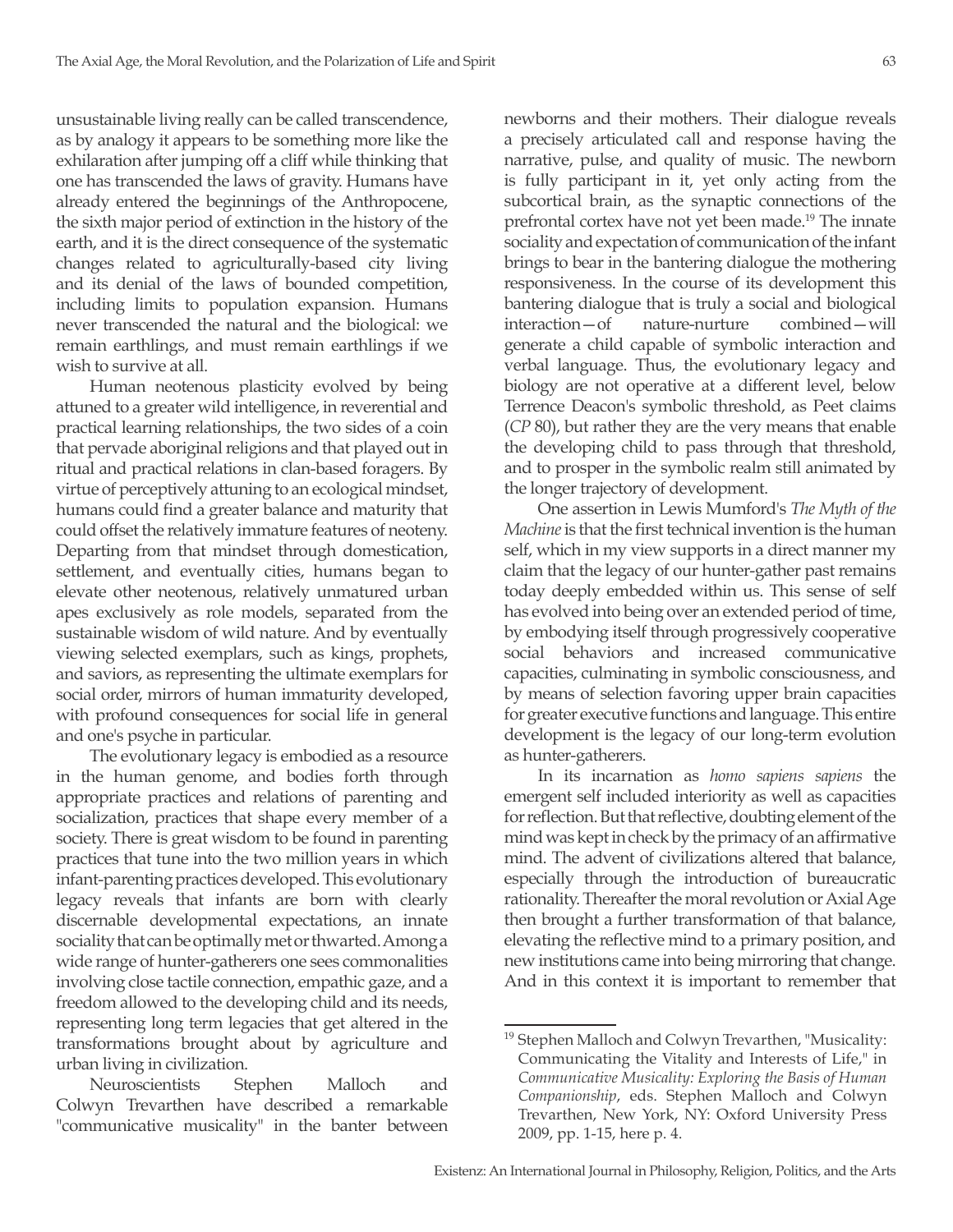early childhood traumas and deprivations can become lasting unmet needs in adults, who are potentially passing them on to succeeding generations, and also are potentially influencing historical consciousness through them. As psychologist Jean Liedloff puts it:

The assumption of innate sociality is at direct odds with the fairly universal civilized belief that a child's impulses need to be curbed in order to make him social…the assumption [is] that every child has an antisocial nature, in need of manipulation to become socially acceptable…If there is anything fundamentally foreign to us in continuum societies like the [Amazonian] Yequana, it is this assumption of innate sociality. It is by starting from this assumption and its implications that the seemingly unbridgeable gap between their strange behavior, with resultant high well-being, and our careful calculations, with an enormously lower degree of well-being, becomes intelligible.20

By way of contrast consider under the assumption of innate sociality an axial example of children and parenting, and how historical consciousness can intrude to alter the expression of the evolutionary legacy. Puritanism, one of the key examples Max Weber uses to describe *The Protestant Ethic and the Spirit of Capitalism*, holds to the doctrine of total or innate depravity, $21$  a more extreme version of St. Augustine's idea of original sin, such that a baby is born with innate depravity rather than innate sociality.<sup>22</sup> In Jonathan Edwards' words, children "are young vipers, and are infinitely more hateful than vipers, and are in a most miserable condition, as well as grown persons; and they are naturally very senseless and stupid.<sup>"23</sup> And as he put it elsewhere,

Here the evolutionary legacy of innate sociality has been turned upside down, and in its place is the historical consciousness of what Melville called "Isolatoism," namely a complete inversion of human nature: "*Isolatoes*…I call such, not acknowledging the common continent of men, but each *Isolato* living on a separate continent of his own."25 This is a negative example of consequences of our great plasticity, an outlook that in maligning the infant and it's expectations for empathic nurturing and love, can be taken as the real original sin.

The same patriarchal mindset that fantasized the first appearance of woman as being born from a man's rib, needed to negate the innate sociality and goodness of the newborn with depravity, a view no mother could have invented. Was this depravity consciousness itself the product of the kind of traumatizing parenting it endorsed and passed on to succeeding generations? Here is an outright cost of the legacy of the moral revolution respectively the Axial Age, which was supposed to produce a "universal compassion" and a new valuation of "the sacredness of the person," as Bellah put it and as Hans Joas has also written about.

Here too is an opening for the panzooinist outlook, the attunement to wild nature and the modeling of its informing properties for human ways, in the case under discussion parenting and the mature adults it aims to eventually produce. A child, based on what Liedloff has called "the continuum concept" that refers to the two million years of evolution embodied in the genome, is born with the expectation of being worthy and welcome. One sees repeated examples of such outlooks in extant hunter-gatherers, extending over a range of parenting practices.

<sup>20</sup> Jean Liedloff, *The Continuum Concept: In Search Of Happiness Lost*, New York, NY: De Capo Press 1977, p. 84.

<sup>21</sup> Jonathan Edwards, *The Great Christian Doctrine of Original Sin Defended*, Boston, New-England: S. Kneeland 1758, accessed September 25, 2018: https:// quod.lib.umich.edu/cgi/t/text/text-idx?c=evans;cc= evans;rgn=main;view=text;idno=N06399.0001.001.

<sup>22</sup> Max Weber, *The Protestant Ethic and the Spirit of Capitalism*, transl. Stephen Kalberg, New York, NY: Oxford University Press, 2010. [Henceforth cited as *PE*]

<sup>&</sup>lt;sup>23</sup> Jonathan Edwards, "Some Thoughts Concerning the Revival," in *The Works of Jonathan Edwards, Vol. 4: The Great Awakening*, ed. C. C. Goen, New Haven, CT: Yale University Press 1972, pp. 290-530, here p. 394.

<sup>24</sup> Jonathan Edwards, Sermon on II Kings 2.23-24, "To the Children at a Private Meeting" (February 1740- 41), published as "God is Very Angry at the Sins of Children," in *Seeking God: Jonathan Edwards' Evangelism Contrasted with Modern Methodologies*, ed. William C. Nichols, Ames, IA: International Outreach 2001, pp. 425-35, here p. 432.

<sup>&</sup>lt;sup>25</sup> Herman Melville, "Chapter 27. Knights and Squires," in *Moby Dick; or, The Whale*, 1851. Accessed March 13, 2019: http://www.gutenberg.org/files/2701/2701 h/2701-h.htm#link2HCH0027.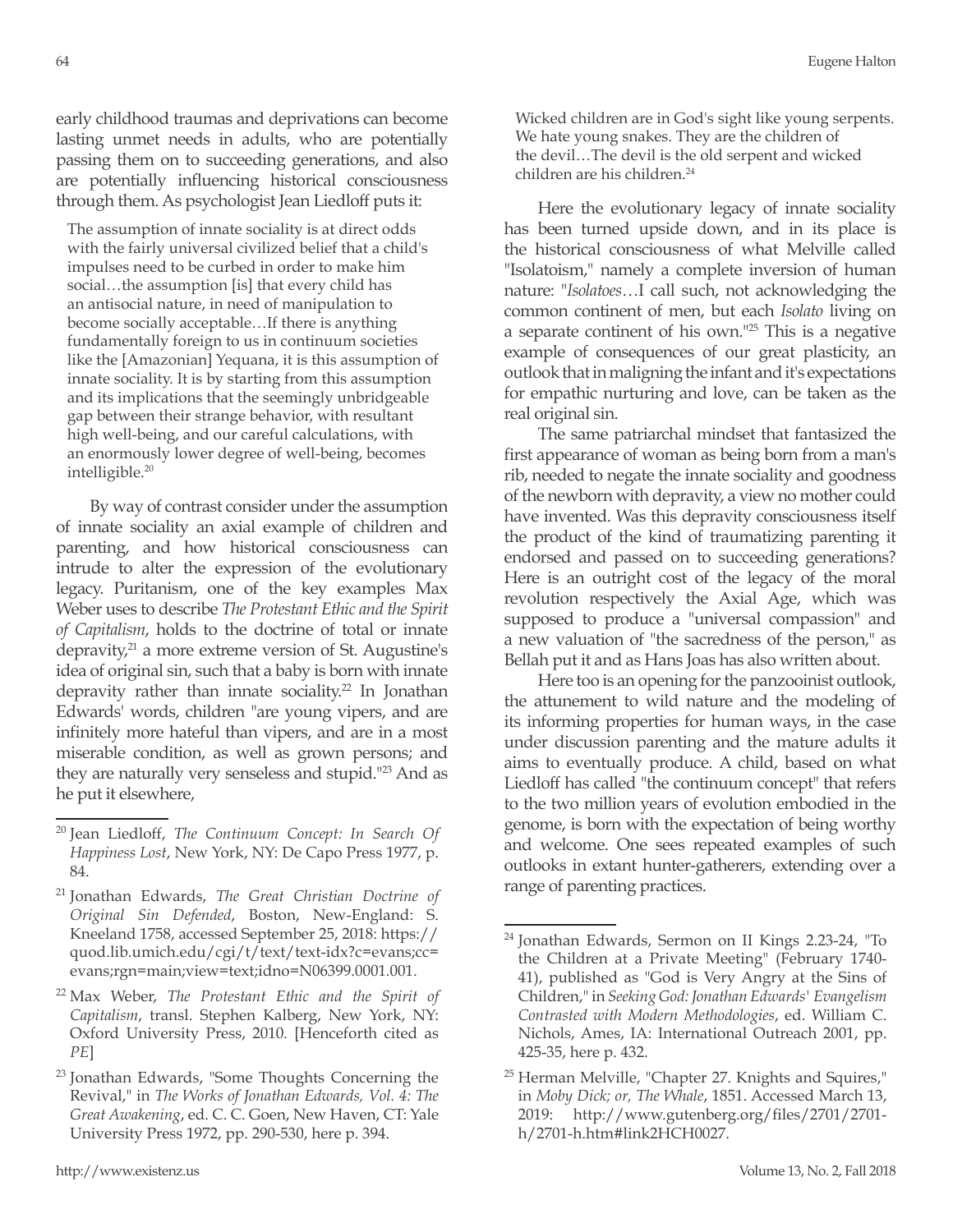Peet claims that the idea that panzoonism as revering life should support a view of humans as nonviolent toward other humans. Yet revering life does not necessarily entail nonviolence: hunter-gatherers kill animals and plants even as they revere them, as part of what Paul Shepard termed "the sacred game." Huntergatherers were clearly capable of both personal and tribal violence. Peet claims that at best tribes "traded peaceably with each other but the evidence does not support the existence of nonviolent relations" (*CP* 81). The great Iroquois Confederacy and many lesserknown and less well-organized confederacies would beg to differ. Peaceable relations, alliances, and treaty making are significant aspects of hunter-gatherer life, which is not to deny that peace could be broken by violence.

Murderous violence is manifest in male dominated chimpanzees and common to all human societies, including civilized ones. What is new with civilization is that it introduces mass-killing warfare as a key element of the power complex. Anthropologist Mark Nathan Cohen claims that there is no evidence that violence declined in civilized society, but rather that archaeological evidence suggests the opposite.<sup>26</sup> As Will and Ariel Durant noted in their 1968 book, *The Lessons of History*, in: "the last 3,421 years of recorded history, only 268 have seen no war."<sup>27</sup> And guess what the fifty-one years since 1968 look like.

Anthropologist Agustín Fuentes has summarized the data on violence and warfare:

If you review the published information on the fossil record of humans and potential human ancestors from about six million years ago through about 12,000 years ago you are provided with, at best, only a few examples of possible death due to the hand of another individual of the same species...Examination of the human fossil record supports the hypothesis that while some violence between individuals undoubtedly happened in the past, warfare is a relatively modern human behavior (12,000 to 10,000 years old).<sup>28</sup>

Typical hunter-gatherer warfare tends to be skirmishes, not mass-killings. Even in the horticulturalbased highlanders of New Guinea, for example, traditionally two rival clans would form skirmish lines of battle, and the result was typically one or a few people killed or wounded in its course, plus repayment for their injuries or death had to be done by handing over some pigs or other barter to restore balance. The development of mass-killing warfare institutionalized systematic violence as a legitimate expression of civilized behavior. As Jared Diamond said:

Archaeologists studying the rise of farming have reconstructed a crucial stage at which we made the worst mistake in human history. Forced to choose between limiting population or trying to increase food production, we chose the latter and ended up with starvation, warfare, and tyranny.<sup>29</sup>

Peet notes the axial ethic as one of universal compassion to all life including human life. True, but it also reminds me of the response Gandhi is supposed to have made to a question about what he thought of Western Civilization: "I think it would be a good idea." Axial compassion did not prove to be such a good idea apparently to the axial Athenians who murdered Socrates, who himself had been a fierce warrior, or to axial Judaism, which, with some of its authorities collaborating with axial imperial Rome, violently murdered Jesus. And Gandhi himself was violently murdered by a Muslim for preaching universal compassion, a tenet of the Muslim faith. The history of the ideal of axial compassion, however admirable it may be, is unfortunately covered in millennia of blood. The axial ethic in the religions of the book may speak in favor of having compassion for humans, but not for the wild community of all forms of life, which these religions desacralized. The living habitat is a wonder of ongoing creation that cannot be bottled and frozen in a book.

Peet agrees that civilization has been ecologically unsustainable, and claims that I suggest it has been a mistaken route to take. His counter-claim is that empirically it was an evolutionary outcome taken, "as a genuine result of the evolutionary process and not as a choice" (*CP* 83), similar to that of hunter-gatherers. As I see it, agriculturally-based civilization was subject to systemic unintended properties arising from agriculture,

<sup>26</sup> Mark Nathan Cohen, *Health and the Rise of Civilization*, New Haven, CT: Yale University Press, 1991.

<sup>27</sup> Will and Ariel Durant, *The Lessons of History*, New York, NY: Simon & Schuster, 1968.

<sup>28</sup> Agustín Fuentes, *Race, Monogamy, and Other Lies They Told You: Busting Myths about Human Nature*, Berkeley, CA: University of California Press 2012, pp. 130-1.

<sup>29</sup> Jared Diamond, "The Worst Mistake in the History of the Human Race," *Discover Magazine* 3 (May 2, 1987), accessed March 13, 2019: http://discovermagazine. com/1987/may/02-the-worst-mistake-in-thehistory-of-the-human-race.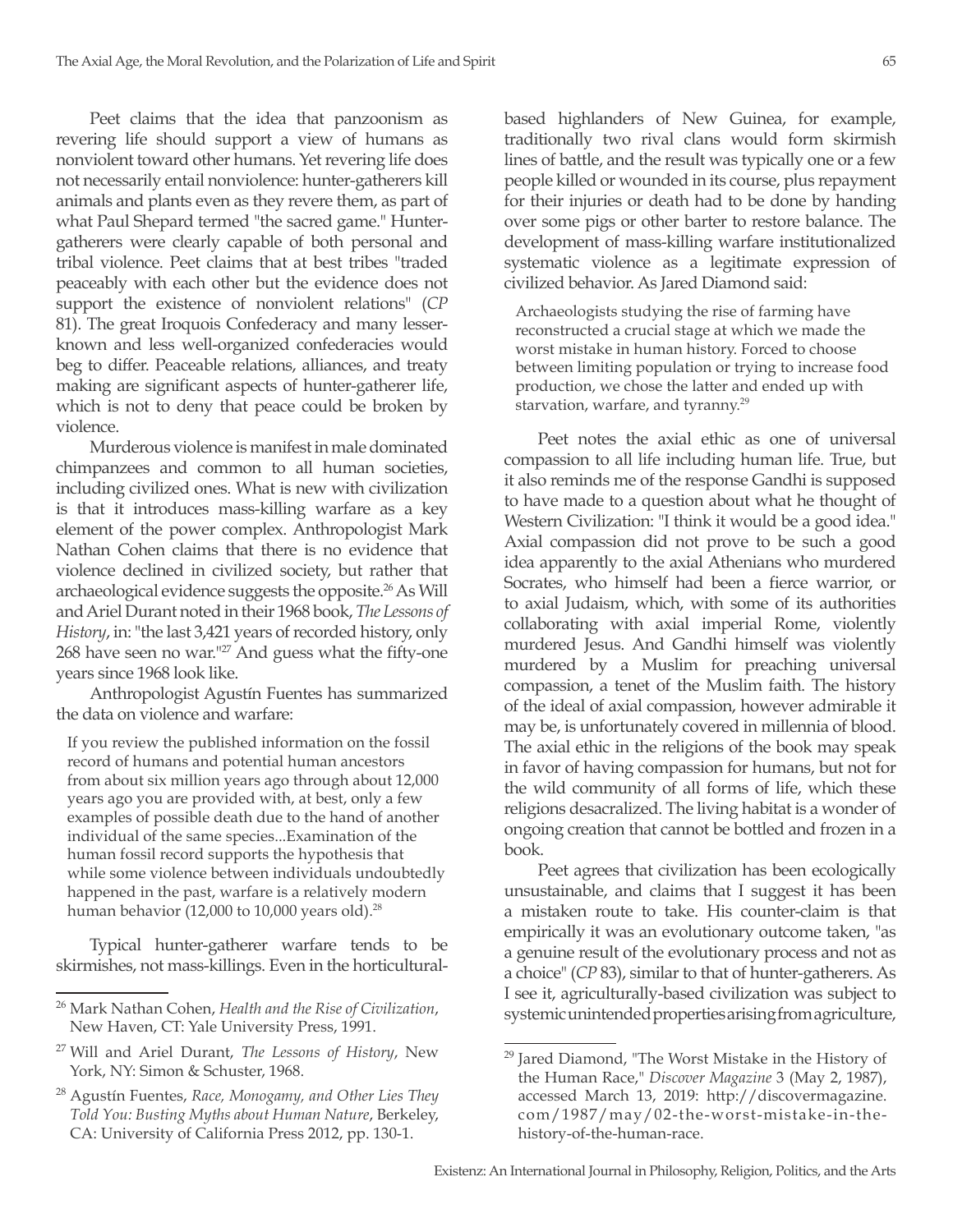such as greatly increased population expansion, which also gave rise to new radically hierarchical societies and belief systems, and to a sense that the natural order needed to be subdued (the word in Genesis is *kabash*) rather than obeyed. This goes to the heart of the mistaken route, and why, in my opinion, it produced a devolutionary outcome, not an evolutionary necessity. The fact that many hunter-gatherer societies chose not to take that course is due to many reasons, including the reason that they simply preferred their way of life, which was, on average, more equitable, more leisurely, and more in touch with the wonder of nature.

Peet's comment ignores the record of civilizing expansion, and of murderous ethnic cleansing, of theft of land, of relocation, and of genocide of native peoples on each and every continent. Examples taken from Peet's country, Canada, and mine, the United States, give glimpses of what we did and continue to do to First Nations peoples and Native Americans. *The Guardian* writes:

Some 150,000 First Nations, Inuit and Métis children were taken from their families over much of the last century and put in the schools, where they were forced to convert to Christianity and not allowed to speak their native languages. Many were beaten and verbally and sexually abused, and up to 6,000 are said to have died. Almost two-thirds of the 130 schools were run by the Catholic church.<sup>30</sup>

In the United States similar brutalities occurred in Native American boarding schools. This is not universal compassion; rather it is the dark side of Christian culture as practiced rather than preached. The axial ideal manifest in Christianity does not seem to me to be so "pointedly contrary" (*CP* 82) to the exclusionism Peet claims marks native peoples. As first nation Mowachaht Elder Chief Jerry Jack from British Columbia put it: "We never told the Christians that they would go to hell if they did not accept our religious beliefs. That's the difference between our spirituality and the white man's <sup>1131</sup>

Peet argues that the "revolutionary visions of transcendence" (*CP* xyz) provided a powerful critique of civilizational excesses, and I completely agree with him that the humane qualities brought to the foreground in the moral revolution or Axial Age remain a viable alternative to the even more magnified excesses of contemporary global civilization. Yet another way of looking at that critique is to see it as a partial recovery of some of the values of the hunter-gatherer societies that was lost in the turn to civilized power, instead of seeing it as being simply unprecedented new ideas. The loss of relatively egalitarian social relations in foraging societies to radically increased class-based social hierarchy which occurs systemically in agricultural civilizations in the old world and the new one, was partially offset, for example, with the rise of Athenian democracy. But even that democracy, confined to free male citizens, was still a patriarchal hierarchy that was heavily dependent on slaves.

To Peet's question of whether pre-axial societies are inapplicable today due to the enormous "scale and dynamics" of civilization, I would reply that it is precisely because the scale and dynamics of civilization today remain unbounded and ruinously unsustainable, that the vast foraging legacy of bounded limits and sense that the natural order needs to be obeyed can provide clues to the required course correction. The human genome is forged out of having lived for two million years as foragers, out of increasing modes of pro-social behavior that was heavily modeled on sustainable relations to habitat, and it is molded through an economic outlook of few wants that could be easily met. Neolithic civilization reversed that, creating "the economic problem" of unlimited desires and limited means to meet them. This represented a new civilizational construct, not human nature, as the myth of progress and modern economics have falsely claimed. The moral revolution attempted, in part, to offset that mindset, but overall failed to displace it. Indeed, as Max Weber described it, Christianity later fused with that mindset, a component of the modern spirit of capitalism (*PE*).

Nevertheless, Peet makes a convincing case that contemporary believers in the world religions stemming from the moral revolution or Axial Age might be best mobilized toward sustainability in terms of adhering to the founding visions, which rejected excesses such as contemporary materialism. This raises a number of points in need of consideration. Buddhism and Taoism are the religions that are retaining a greater

<sup>30</sup> Guardian Staff and Agencies in Ottawa, "Pope Will Not Apologize for Abuse in Canada's Indigenous Schools," *The Guardian* (March 28, 2018). Accessed March 14, 2019: https://www.theguardian.com/ world/2018/mar/28/pope-no-apology-canadaindigenous-schools-abuse.

<sup>31</sup> Hugh Brody, *The Other Side of Eden: Hunters, Farmers, and the Shaping of the World*, New York, NY: North Point Press 2001, p. 235.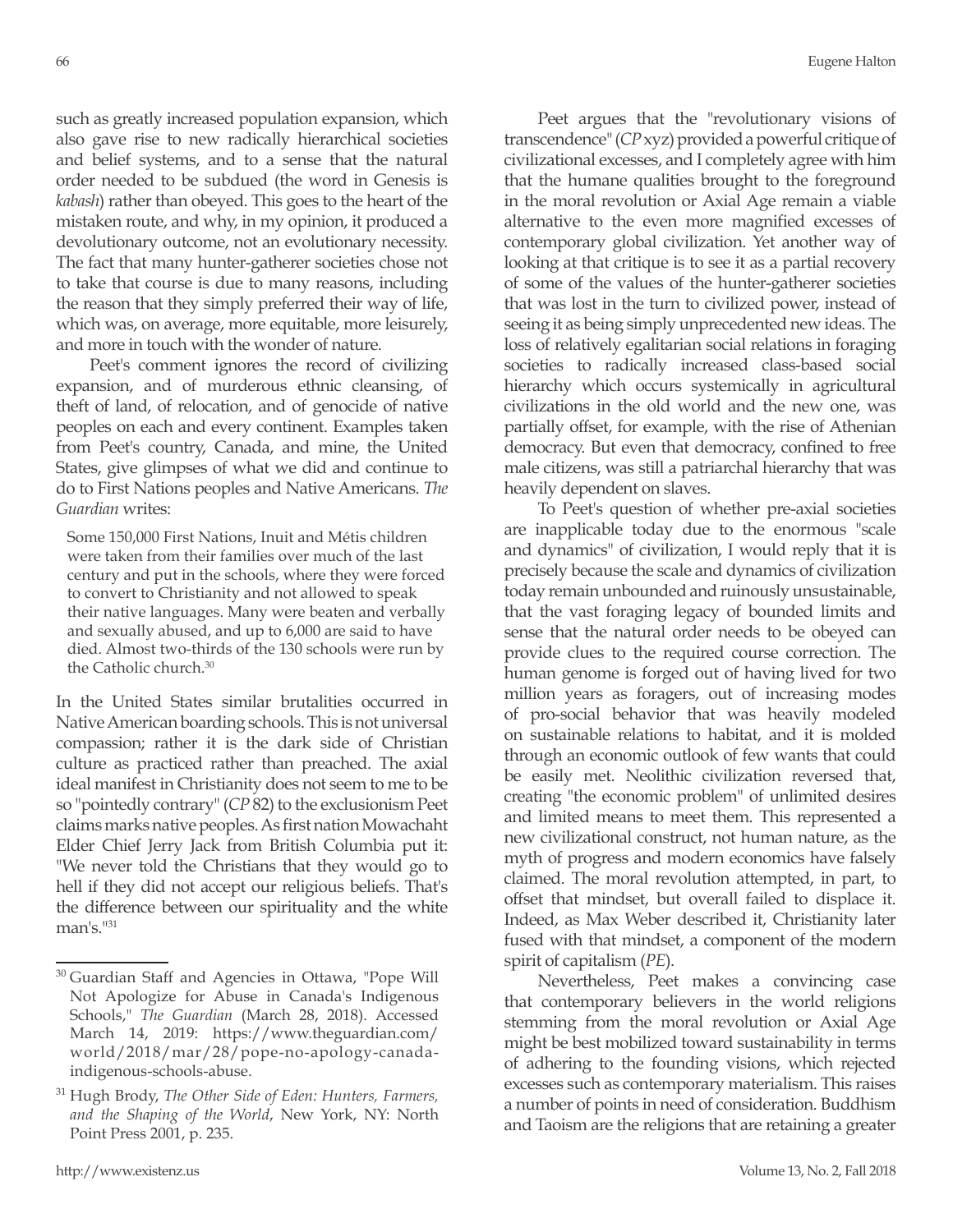appreciation for the natural order than the religions of the book, as the latter ones dissociated the natural order from being a central religious concern. Also supporting Peet's appeal is the remarkable recent document from Pope Francis, namely the Papal encyclical *Laudato Si*, which calls for respect for the peoples of the earth and the earth itself as a moral and spiritual responsibility:

The earth herself, burdened and laid waste, is among the most abandoned and maltreated of our poor; she 'groans in travail' (Rom 8:22). We have forgotten that we ourselves are dust of the earth (cf. Gen 2:7); our very bodies are made up of her elements, we breathe her air and we receive life and refreshment from her waters.

*Nothing in this world is indifferent to us.*<sup>32</sup>

Adopting a greater sense of "Care for Our Common Home," corresponding to the subtitle of the encyclical, would undoubtedly be a major corrective, in the sense of a moral and spiritual responsibility for believers, especially of the Abrahamic religions.

The question remains though, whether the beliefs of the original figures ultimately have become entirely unsustainable, and this not only for the reason that they are not adequately addressing our relation to wild habitat as a moral responsibility and sacred source of learning. Are those axial ideals simply too cerebral, too reflective, and insufficiently appreciative of the powers of a passional mind capable of instinctive engagement? The rational mind, rooted in the newest portion of the brain, is optimized for everyday living when bounded within the greater reasonableness of the instinctive, emotional, and spontaneous intelligence of the passional mind, and that primal balance that marks our evolutionary legacy. Civilization began a long process of setting rational intelligence free, which has been amplified in the moral revolution respectively in the Axial Age, and which has been maximized in the modern era. Modern times have revealed the mistake when rationality is maximized instead of only being optimized. The rational-bureaucratic perfection of the mechanico-centric mind in our time represents the threat of the schizoid automaton, which is calculating without compassion and is colonizing everything.

My call for re-opening the resources of the animate mind are not in opposition to the domains of the mechanico-centric mind and the anthropocentric mind, but it is an acknowledgment that those resources also remain indelibly within us, yet they are insufficient on their own for sustainable living. Although we possess the capacity for rationality, we are not rational creatures. Humans are passional creatures, whose rationality marks the newest and relatively unmatured capacity of the brain and the mind. Rationality was hastily set free from its passional moorings, as though, with a moral revolution, humans could live from the knowledge conveyed to us by human prophets toward human ends. We decided to live guided by that image in the mirror that they provided, and more recently, by the reductionist ideology of the mechanico-centric mind that has falsely dominated sci-tech and that has brought about the forgetting of the earth, our touchstone to maturity. In the delusional pursuit of transcending life we lost the touch of the earth.

#### **Delimiting the Term**

For some reason Benjamin Schewel devotes the better part of his essay to criticizing another book on the Axial Age for applying Jaspers' term too loosely to other periods of history; here I will discuss the brief portion he allots to my book. He addresses my claims regarding Stuart-Glennie's term and philosophy of the moral revolution, believing when doing so that Stuart-Glennie's term is both too narrow and insufficiently vague.

Schewel disagrees with my use of Peirce's assertion that the originator of a scientific conception has the right to name it first, and he argues that others before Stuart-Glennie also detected the synchronicity of the phenomena (a detail that I have also discussed in my book). Schewel misses my point that Stuart-Glennie, not those forerunners, was the first to articulate a nuanced and comprehensive theory of the phenomena, and neither was Jaspers, who claimed to have been the first to do it. Schewel also believes that the ethics of terminology should not apply in this case for these are "pre-paradigmatic social-scientific and humanistic inquiries."33 Yet the introduction of new terms, such as Comte's "sociology," or "positivism," is frequently to be found precisely in the realm of the pre-paradigmatic, sometimes, as in Comte's case, even providing the genesis for paradigms to emerge, such as the social science paradigm of sociology.

<sup>32</sup> Pope Francis, Encyclical letter *Laudato Si': On Care for Our Common Home*, Huntington, IN: Our Sunday Visitor 2015, p. 7.

Benjamin Schewel, "Should the Axial Age be Renamed?," *Existenz* 13/2 (Fall 2018), 86-92, here p. 87.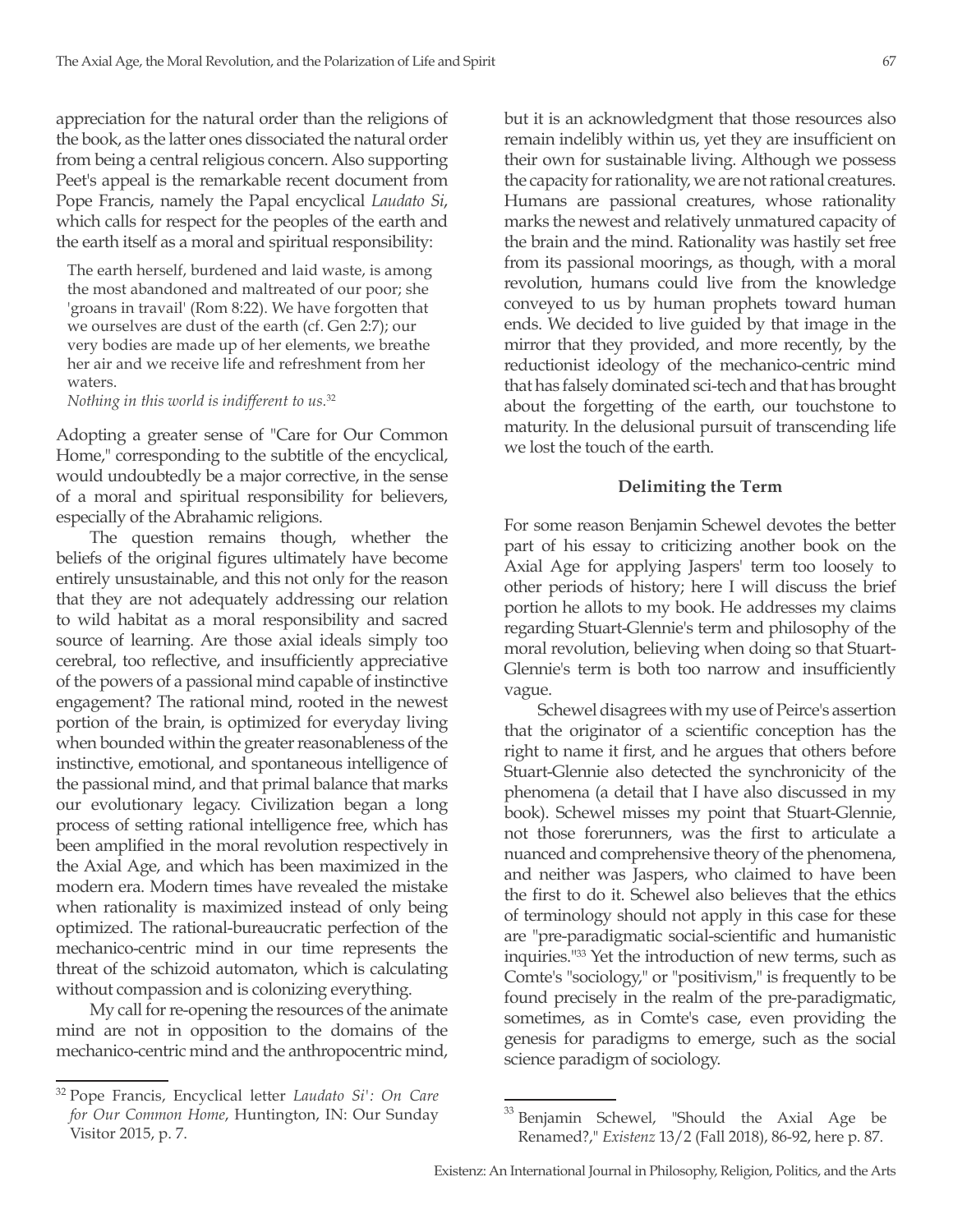Schewel asks why, if Tylor's term "animism" preceded Stuart-Glennie's introduction of panzooinism, he should not have been held to the same ethics of terminology, to use Tylor's term, even if his term could be shown to be better. However it was precisely because he was honoring the ethics of terminology that Stuart-Glennie proposed "panzooinism," to distinguish it from Tylor's "animism." Stuart-Glennie explicitly acknowledged Tylor's term and conceptualization, yet he disagreed with both, and proposed his own term and theory as an alternative. If Jaspers had known about Stuart-Glennie and had acknowledged him, as Stuart-Glennie did it with Tylor, and had he disagreed with his terminology, and proposed *Achsenzeit* as a better term instead, perhaps the outcome would have been similar. Given that Stuart-Glennie was unknown when I wrote my book, I simply wanted to make the case that his theory and term should be acknowledged. I claimed that it was a more accurate term than Jaspers' "axial age," but I did not say that Jaspers' term should be abandoned, as Schewel also wrongly claims.

Schewel thinks that "moral revolution" is too narrow a term. But consider poet and painter William Blake's statement: "If Morality was Christianity, Socrates was The Savior."34 And at the American Philosophical Association conference where this Author meets Critics session was held, the presidential address given by Kwong-loi Shun was titled "On the Idea of 'No Self,'" and it focused on Confucius and Mencius. Throughout his entire lecture the words morality, ethics, and reflection were being repeated, especially ideas of moral presence and moral detachment. The emergence of philosophy, as an aspect of intellectual development, presents a clear case to be made. The emergence of Greek science may not fit neatly with the term "moral revolution," but nor does the term "axial age" fit it, if one remembers how sophisticated pre-Axial Babylonian science had been.

The rise of the new religions of this era, for example, of Judaism, Buddhism, and later Christianity and Islam, these religions which Stuart-Glennie also characterized as "prophetianism," seem to be the clearest examples of a moral revolution, namely of that shift from custom to conscience. Stuart-Glennie also addressed transformations of the social dimension. Here the emergence of Athenian democracy marks a shift to the morality of the commonality, of the common life.

Further, Schewel argues that one merit of the word "axial" is its vagueness, drawing attention to the occurrence of the general revolution while leaving freedom for later scholars to advance different insights with respect to it. I tend to agree with Schewel on this point, and I only wish that Jaspers had allowed the term to be relative. Regarding shortcomings of Stuart-Glennie's term, it should be noted that he also used another term for the legacy from that time to the present, namely "the modern revolution," which introduces another interesting way to consider the phenomenon.

In my appeal that the hunter-gatherer, nonagricultural legacy contains much that could inform the present; Schewel believes that I am perpetuating a similar kind of one-sidedness that I criticize in Jaspers. He ignores that I actually propose a recovering from the current narrowing of consciousness, one inclusive of the more recent aberrations of the anthropocentric mind and the mechanico-centric mind within the embodied evolutionary legacy of the animate mind. Here I put to work in my own way Mumford's ideas of "usable history" and the "fibrous structure of history," in order to show how valid insights from whatever periods, including the present, should today be incorporated into a more comprehensive perspective. Mumford could appreciate the genuine achievements of early civilization, but it is also important to point out how lacerating Mumford's criticisms of early civilization are, as the establishment of what Mumford termed the "Megamachine." For him, civilization denotes:

the group of institutions that first took form under kingship. Its chief features, constant in varying proportions throughout history, are the centralization of political power, the separation of classes, the lifetime division of labor, the mechanization of production, the magnification of military power, the economic exploitation of the weak, and the universal introduction of slavery and forced labor for both industrial and military purposes…The negative institutions of "civilization," which have besmirched and bloodied every page of history, would never have endured so long but for the fact that its positive goods, even though they were arrogated to the use of a dominant minority, were ultimately of service to the whole human community…At bottom, every royal reign was a reign of terror. With the extension of kingship, this underlying terror formed an integral part of the new technology and the new economy of

<sup>34</sup> William Blake, "Annotations to Dr. Thornton's 'New Translation of the Lord's Prayer' London MDCCCXXVII," in *Poetry and Prose of William Blake*, ed. Geoffrey Keynes, London, UK: Nonesuch Press 1946, pp. 825-8, here p. 825.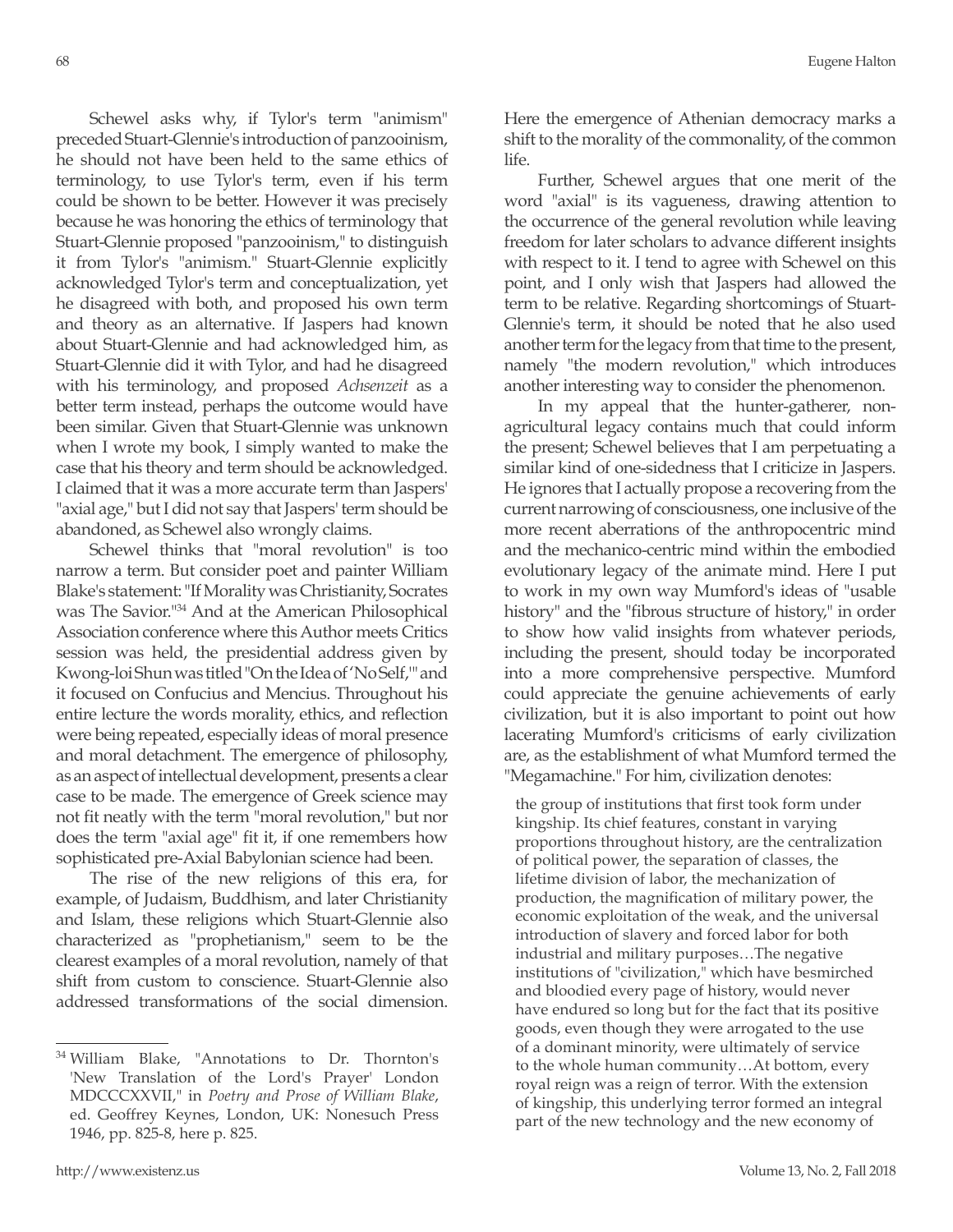abundance. In short, the hidden face of that beautiful dream was a nightmare, which civilization has so far not been able to throw off.35

From its very beginnings, civilization was a kind of Faustian bargain, one that even the Axial Age respectively the moral revolution could not resist in a sustainable manner.

The term "axial" as introduced by Jaspers, as the pivot of all history, remains problematic. Yet I am not trying to take away anything from Jaspers' contribution. "The moral revolution" may not be the ultimate terminology, and it does not seem likely to replace "the axial age." I think it is good to have them both in play, so as to allow the first developed theory that Stuart-Glennie invented its place in the scholarly discussion. I use them both whenever it is appropriate to refer to either the moral revolution or the Axial Age. Sometimes the more specific "moral revolution" is more useful, just as the vagueness of the accepted term "axial age" can be the preferable concept for other purposes. A dialectic relation between the two terms can assist keeping in mind the problematic nature of how that age should be characterized.

### **Quixotic Quests and Quixotic Questions**

It is notable that Bryan Turner draws attention to what he calls "the settled account" of Axial Age scholarship, a kind of tacit consensus found in scholars such as Shmuel Eisenstadt, Robert Bellah, Hans Joas, and others, "that nothing new was added by Christianity and Islam that has not already been present in the Axial Age religions,<sup>136</sup> and that the terms set by the Axial Age can still provide "the ethical answers needed for our age" (BT 96). Turner approves that my account challenges "the settled account" of the axial age in a variety of ways, including, for example, bringing to light that Stuart-Glennie, among other contributors, drew attention to material conditions that are largely absent from settled accounts of the Axial Age.

However, Turner questions why my drawing attention to Stuart-Glennie's discovery of the moral revolution seventy-five years before Jaspers has become intellectually important, and whether it may represent a "Quixotic Quest." He seems to resolve the issue in his conclusion, but I will first address his concerns.

- 1. Stuart-Glennie's account provides a nuanced account of the phenomena and their broader historical context that offers an independent confirmation of the thesis that there was a transformative Age or revolution.
- 2. It provides a starkly different way of understanding its significance from that of Jaspers and other scholars. Stuart-Glennie's claim that the moral revolution marked a transitional phase—a historical and developmental differentiation of subjective and objective dimensions of consciousness—adds a contrast to Jaspers' conception and to the settled account. Stuart-Glennie's attention to the material and technological changes (*BT* 96), as Turner himself notes, addressed sources of change that are undervalued in the settled account.
- 3. The settled account assumes that the transition from religions of custom to religions of conscience was an improvement, as if custom would be arbitrary, or rote habituation, or simply outmoded. Custom can be all of these, but can also be more. Custom considered as being what I have termed "sustainable wisdom" is practiced and tempered habit, that is forged over many generations and adapted to specific "environments of existence," as Stuart-Glennie called them (*IB* 47-73). By remembering that Stuart-Glennie took panzooinism as being rooted in true intuitions, one can see how customs can become the practiced embodiments of those true intuitions, and the living legacies maintained through ritual practices. Stuart-Glennie's panzooinism thus opens ways of considering how vital connections to nature not only were of fundamental importance to the origins of religion, but how they might be indelibly connected to religion in the long term, for example, by way of potentially overcoming the latent antagonism between naturalism and supernaturalism that has marked the synthesis of Greek science and Jewish monotheism in Christianity.

The idea among Native American peoples of what biologist Robin Wall Kimmerer calls "the honorable harvest,"37 where, for example, permission is asked of plants to be harvested and never more

<sup>35</sup> Lewis Mumford, *The Myth of the Machine, Vol. 1 Technics and Human Development*, New York, NY: Harcourt, Brace Jovanovich, Inc. 1967, pp. 186, 185.

<sup>36</sup> Bryan S. Turner, "John Stuart Stuart-Glennie versus Karl Jaspers: A Quixotic Quest?," *Existenz* 13/2 (Fall 2018), 93-96, here p. 94. [Henceforth cited as *BT*]

Robin Wall Kimmerer, "The Honorable Harvest," in *Braiding Sweetgrass: Indigenous Wisdom, Scientific Knowledge, and the Teachings of Plants*, Minneapolis, MN: Milkweed Editions 2015, pp. 175-201.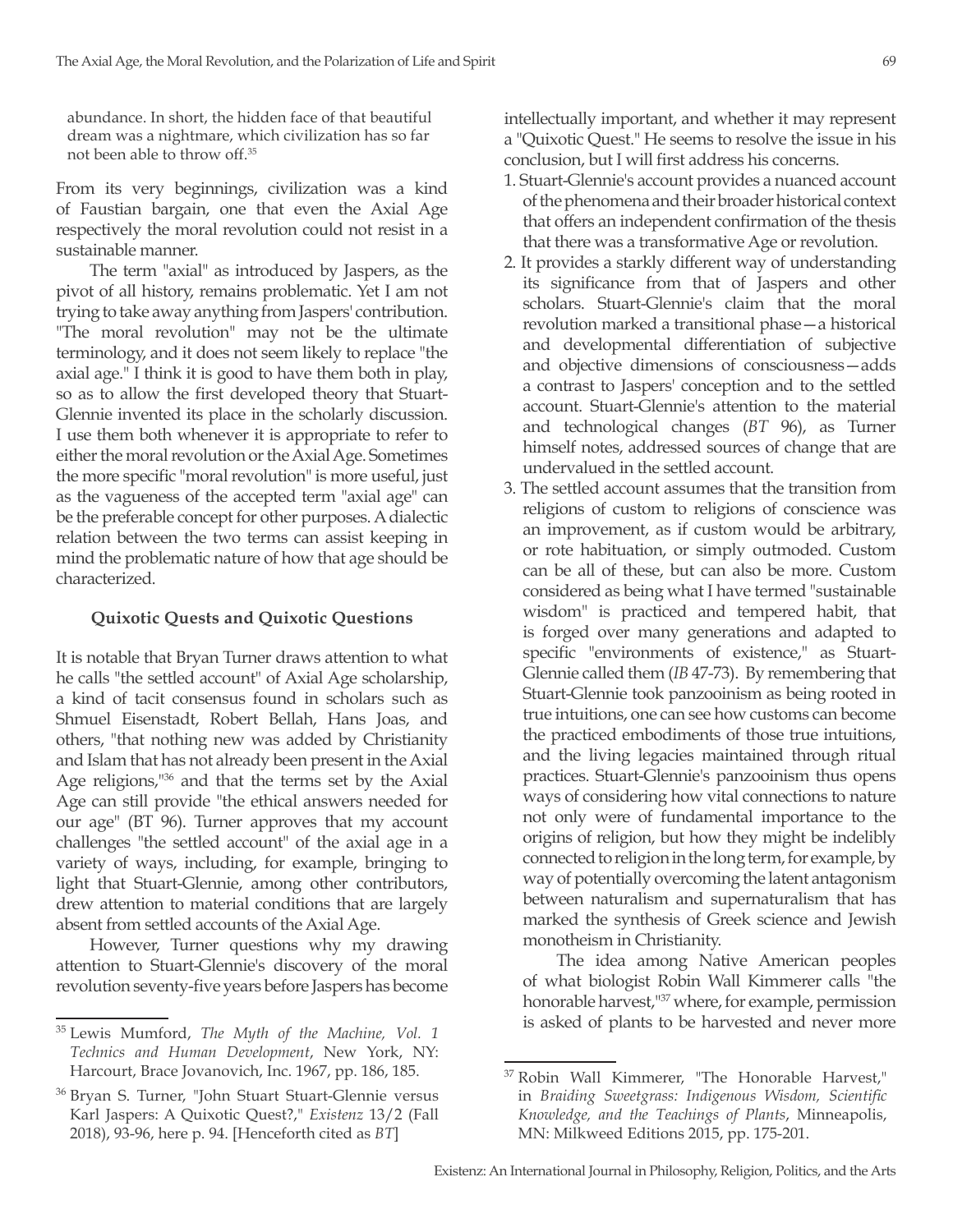than half of the plants in a place are harvested, is a custom both religious and practical, which produces sustainable harvests and sustainable wisdom. Living within its limits is not arbitrary, rote, or outmoded, but an ongoing dialogue with the environs in the language of custom and with the awareness of conscience. As naturalist, tracker, and bird expert Jon Young put it, "We are all hardwired biologically, even modern humans, to be aware and Nature-Connected."38

In the turn from custom to conscience, what then is the morality that determines religions of conscience? The assumption that it means greater selfawareness to do the right thing leaves the question open of what determines the right thing. The moral revolution elevated the role of human morality and conscience, but also especially in the West tended to diminish or exclude relations to the natural world, especially to wild nature, as key elements of morality and conscience. Instead of the natural world becoming a moral presence and teacher to be obeyed, morality became, in the religions of the book, something ordained by a transcendent divinity directed to human relations. Consequently, the earth became an entity to be subdued, rather than an entity to be obeyed. Thus it represented a diminution from that greater morality of the community of life from which we evolved as participants, not controllers.

4. Stuart-Glennie's term prophetianism was another way to characterize aspects of the moral revolution, which could have been a fruitful influence on Max Weber's discussion of the advent of prophets, and which in turn some, such as Robert Bellah, have claimed was an influence on Jaspers. If prophetianism is intellectually significant in the settled account, Stuart-Glennie's attention to it and coining a term for it decades before Weber clearly unsettles that account even as it now contributes to forging a new one.

In his conclusion Turner resolves his question as to why my effort to resurrect Stuart-Glennie's forgotten philosophy of history and theory of the moral revolution is intellectually important, where he endorses what he identifies as my "attacks" on those Axial Age theorists fixed on the idea that "nothing new came later in history" (*BT* 96), and by my claim, especially in the last chapter of my book, that Axial ethics remains insufficient for the problems of the contemporary world. He regards my critique of technological changes and alterations in the material basis of life today, as well as my introduction of Mumford's outlook on technology, as a significant challenge to the settled accounts of the axial debate.

Still, there is that lingering figure of, as Turner put it, my quixotic quest, which I aim to address next. Ironically, sixty years after Jaspers was awarded the peace prize of the German booksellers association, Egyptologist Jan Assmann, who has written extensively on the Axial Age, was awarded the same prize in 2018 along with his wife Aleida, the same week his new book on the Axial Age was published.<sup>39</sup> He discusses a range of writers who produced work on the theme, including some of the early forerunners to Jaspers, and devotes a chapter to John Stuart-Glennie and his philosophy of history. Assmann's new book provides evidence that the history of the concept of the axial age has altered, and that Stuart-Glennie is now a key figure in that history. He states, "Had he not found his rediscoverer in the American sociologist Eugene Halton, he would undoubtedly have remained in oblivion, in which he disappeared soon after his death" (*AAM* 141, my translation).

To Turner's charge that my attempt to revive Stuart-Glennie as the first to articulate a full theory of the moral revolution seventy-five years before Jaspers is "a quixotic quest" I must plead guilty. I found the many questions that bubbled forth from my encounter with Stuart-Glennie's work so enticing, so promising for a new understanding of that history, that I had to set forth to see where they might carry me. My quixotic questions took me to that place wherein settled accounts get unsettled. As Milan Kundera puts it:

When Don Quixote went out into the world, that world turned into a mystery before his eyes. That is the legacy of the first European novel to the entire subsequent history of the novel. The novel teaches us to comprehend the world as a question. There is wisdom and tolerance in that attitude.<sup>40</sup>

<sup>38</sup> Jon Young, "Connection Modeling: Metrics for Deep Nature-Connection, Mentoring, and Culture Repair," in *Indigenous Sustainable Wisdom: First-Nation Know-How for Global Flourishing*, eds. Darcia Narvaez, Four Arrows, Eugene Halton, Brian Collier, and Georges Enderle, New York, NY: Peter Lang Publishing 2019, pp. 219-43, here p. 225.

<sup>39</sup> Jan Assmann, *Achsenzeit: Eine Archäologie Der Moderne*, Frankfurt, DE: C. H. Beck, 2018. [Henceforth cited as *AAM*]

<sup>40</sup> Milan Kundera, *The Book of Laughter and Forgetting*, transl. Michael Henry Heim, New York, NY: Penguin 1983, p. 237.